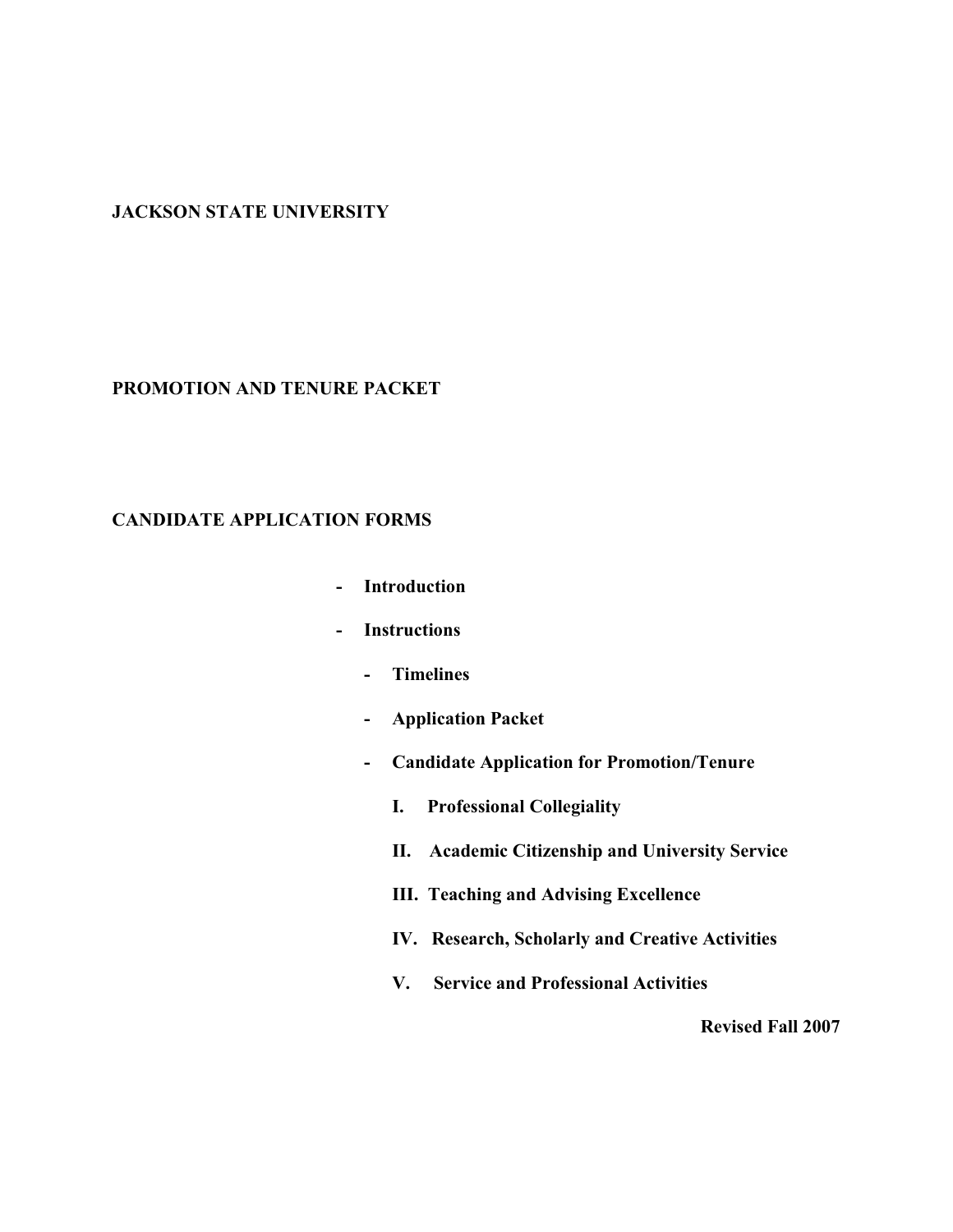## **Candidate's Application for Promotion and Tenure (CAPT)**

#### **Introduction**

The Tenure and Promotion Application processes have been incorporated into one application which will serve as the application for both tenure and promotion from Assistant Professor to Associate Professor. The goal of the tenure and promotion process is to provide a thorough and objective review of the substance and merits of each applicant. The University provides each faculty member with a full and objective review based on established tenure and promotion criteria. The review must be sufficient to support action in the best interest of the University and in fairness to the applicant. To accomplish this, the evaluation process comprises an independent review at multiple levels: department, dean, vice president for academic affairs, and the president. The "University Tenure and Promotion Committee" reviews all applications for conformity to tenure and promotion procedures. The deliberations and resulting recommendations at each level must be based on the prescribed criteria, with the decision of the president being final.

The following guidelines are provided to assist both the applicants and academic units with the preparation of supporting materials and management of portfolios for faculty applying for tenure and promotion. The dean of a college/unit may distribute additional procedural guidelines and information for preparation of candidate portfolios. It is recognized that variations in requirements occur among disciplines and departments. Candidates should consult with the appropriate department chair regarding the requirements and practices in the area.

#### **Instructions**

The performance portfolios in the areas of teaching, advising, research, and service constitute the basis for tenure and promotion. Faculty applying for tenure and promotion will submit the tenure and promotion application and supporting portfolio to the department chair according to the schedule outlined below. The application letter should include the request for both tenure and promotion to Associate Professor.

#### **A. Timeline**

| Notification of Eligibility for Applying for Tenure and Promotion April 15    |
|-------------------------------------------------------------------------------|
|                                                                               |
|                                                                               |
|                                                                               |
|                                                                               |
|                                                                               |
|                                                                               |
|                                                                               |
| VPAA Submits to the University Committee for Promotion and Tenure  February 1 |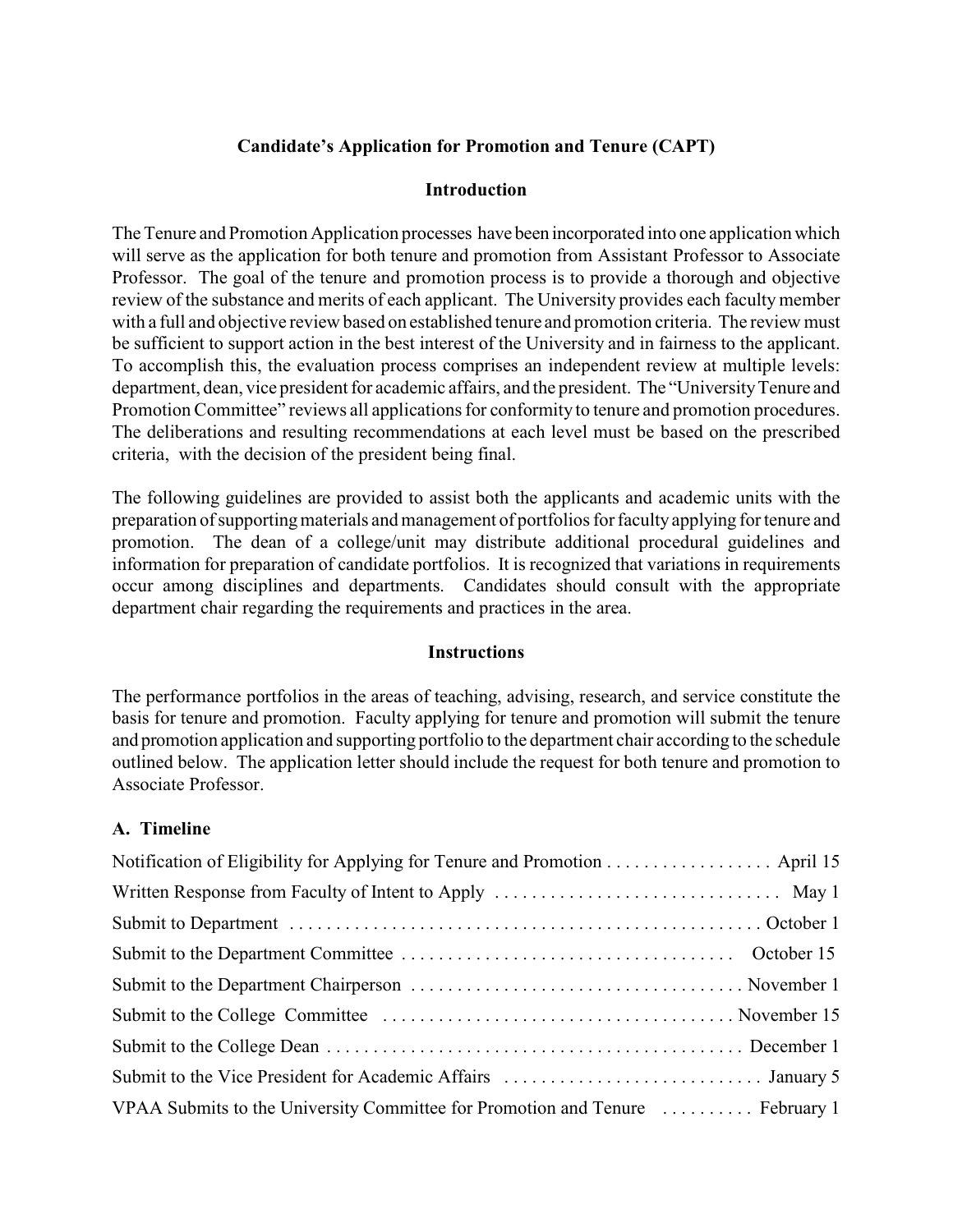# **B. Application Packet**

The complete packet for promotion and tenure shall include:

- 1. Cover Sheet
	- Includes applicant's name, college/school, department, current rank, JSU appointment year
- 2. Candidate's Application Letter
- 3. Candidate's Application for Promotion and Tenure (CAPT)
- 4. Faculty Portfolio Data Base/Current Curriculum Vitae
	- Listing of degrees and dates awarded and all professional appointments should be in reverse chronological order.
- 5. Annual Faculty Performance Evaluations for past five years
- 6. Recommendations of each evaluative level on the following forms:
	- a. Promotion and Tenure Recommendation Summary (PTRS)
	- b. Promotion and Tenure Evaluation Report (PTER)
- 7. Committee Recommendation Summary (CRS)
- 8. Promotion and Tenure Sign-offs
- 9. Procedural Checklists (Department and School/College)
- **C. Candidate's Application for Promotion and Tenure (CAPT) Documentation Format** (to be completed by applicant)

## **I. DEMONSTRATION OF PROFESSIONAL COLLEGIALITY**

The summary should include a discussion of the applicant's excellence in the area of professional collegiality when interacting with department, school/college members and students.

- Exhibits professionalism in relations and conduct (i.e., exhibits respect for colleagues, students, the department, and the University.)
- Conducts classes in an appropriate manner, reports to classes promptly, reports for work a minimum of 30 hours per week, submits grades in a timely manner, and maintains posted office hours.
- Participates in University ceremonies and programs, such as Founder's Day, Commencement, recruitment activities, homecoming celebrations, Fall and Spring Seminar, etc.
- Fosters an environment for academic honesty and that evaluations of students achievements reflect their true merit.
- When acting as a private citizen, the faculty member avoids creating the impression of speaking or acting on behalf of the University when a negative impression may be conveyed to the general public.
- Participates in faculty development activities, such as workshops, the annual sexual harassment workshop, computer training, etc.

## **II. ACADEMIC CITIZENSHIP AND UNIVERSITY SERVICE**

The summary should include a discussion of the applicant's excellence in the area of academic citizenship with attention to activities related to the University and the performance of academic citizenship when interacting with department, school/college members and students.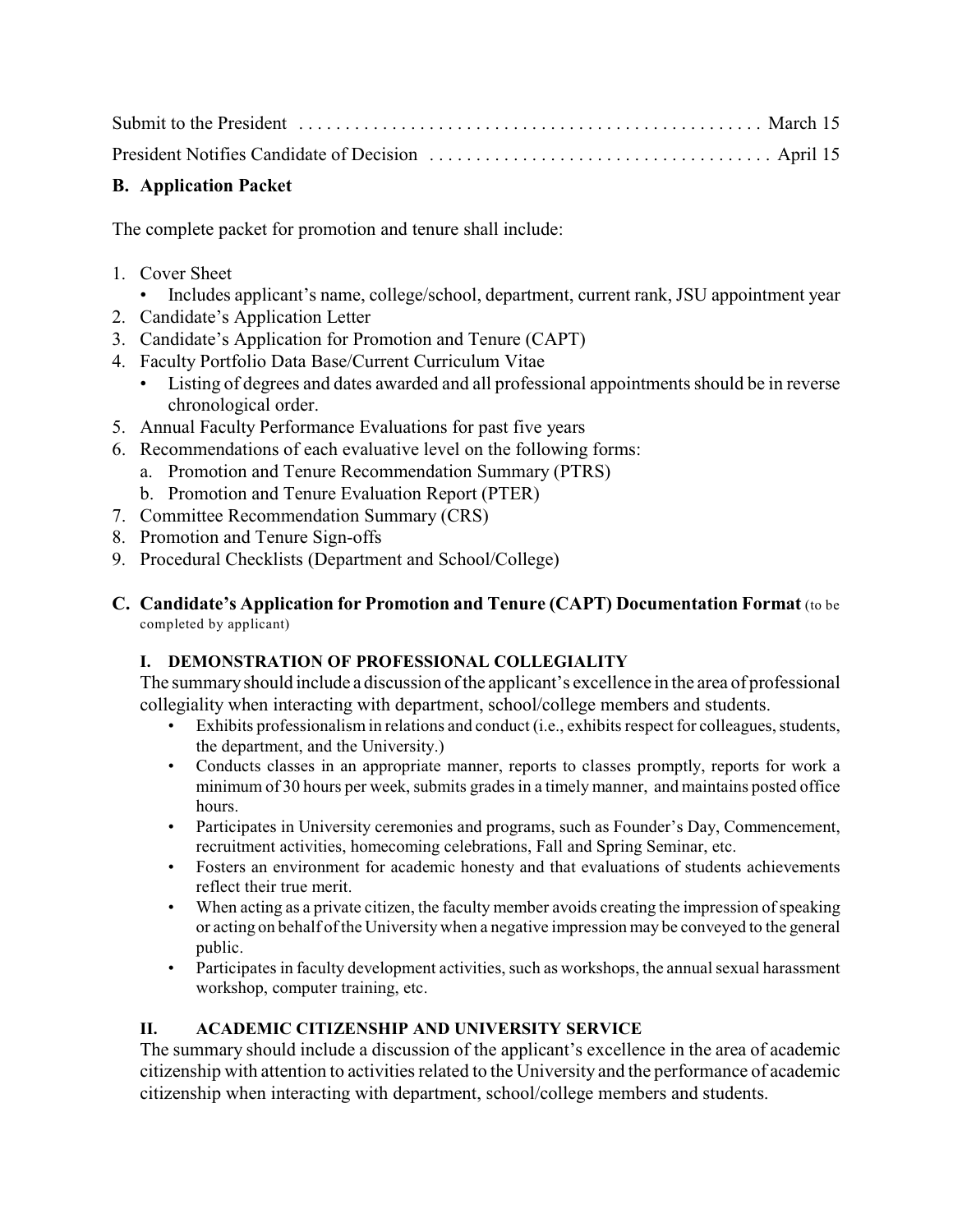- Actively participates on departmental, school and/or college committees
- Serves as an active member on college and university committees
- Submits required forms and documentation in a timely manner (i.e., textbook orders and lists, grades, change of grade forms, etc.)
- Participates in academic related activities such as forums, book reviews, reading of universitywide exams, recitals, or exhibits.

#### **III. Written Summary of Teaching and Advising Excellence**

The summary should include a discussion of the applicant's excellence in the areas of teaching and advisement.

#### **Examples of Supporting Documentation**

- **Updated syllabus**for each course taught, which should include source materials, clearly stated course objectives that are relevant to course content, specific grading procedures, a reading list or bibliography which includes current research, specific student assignments and exam schedule, and a schedule of specific course content.
- Representative samples of **Faculty Advisement.**
- **Student Instructional Rating System (SIRS) Evaluations** for the last five years, including written comments by students when applicable. (Written comments are not to be culled for specific examples.)
- Documentation of **creative teaching methods/skills** employed in courses taught.
- Listing of **special programs coordinated** (e.g., Master's, Specialists, and Doctoral Levels; Departmental Teaching Concentrations, etc.). Include list of students' names, doctoral dissertation or master's theses/projects, dates degrees were awarded; status of research in progress.
- Documentation of **service as a mentor** in an organized University student mentoring program or other discipline-specific special program, such as undergraduate honors programs. Evidence of preparing students for external exams (e.g., MCAT) or other competitions.
- Examples of the **development of new courses** in keeping with established criteria for the discipline or profession.
- Documentation of **teaching manuals, materials or computer software developed.**
- Evidence of **refereed teaching awards** (school, alumni, etc.) or recognition as a finalist.

#### **IV. Research, Scholarly, and Creative Activities**

The summary should include a discussion of the applicant's excellence in the areas of research, scholarly and creative activities.

#### **Examples of Supporting Documentation**

- **Grants submitted** (a minimum of two) along with evidence to demonstrate serious efforts were made to attain the grant.
- **Manuscript(s) submitted** to refereed publications. Written documentation from the editor or publishing house should be included, along with projected publication date.
- **Grants funded** (individual or collaborative). A minimum of one externally funded grant. Documentation should include the title of the grant, source of funds, duration of the grant, candidate's role (e.g. Principal investigator, project director, co-principal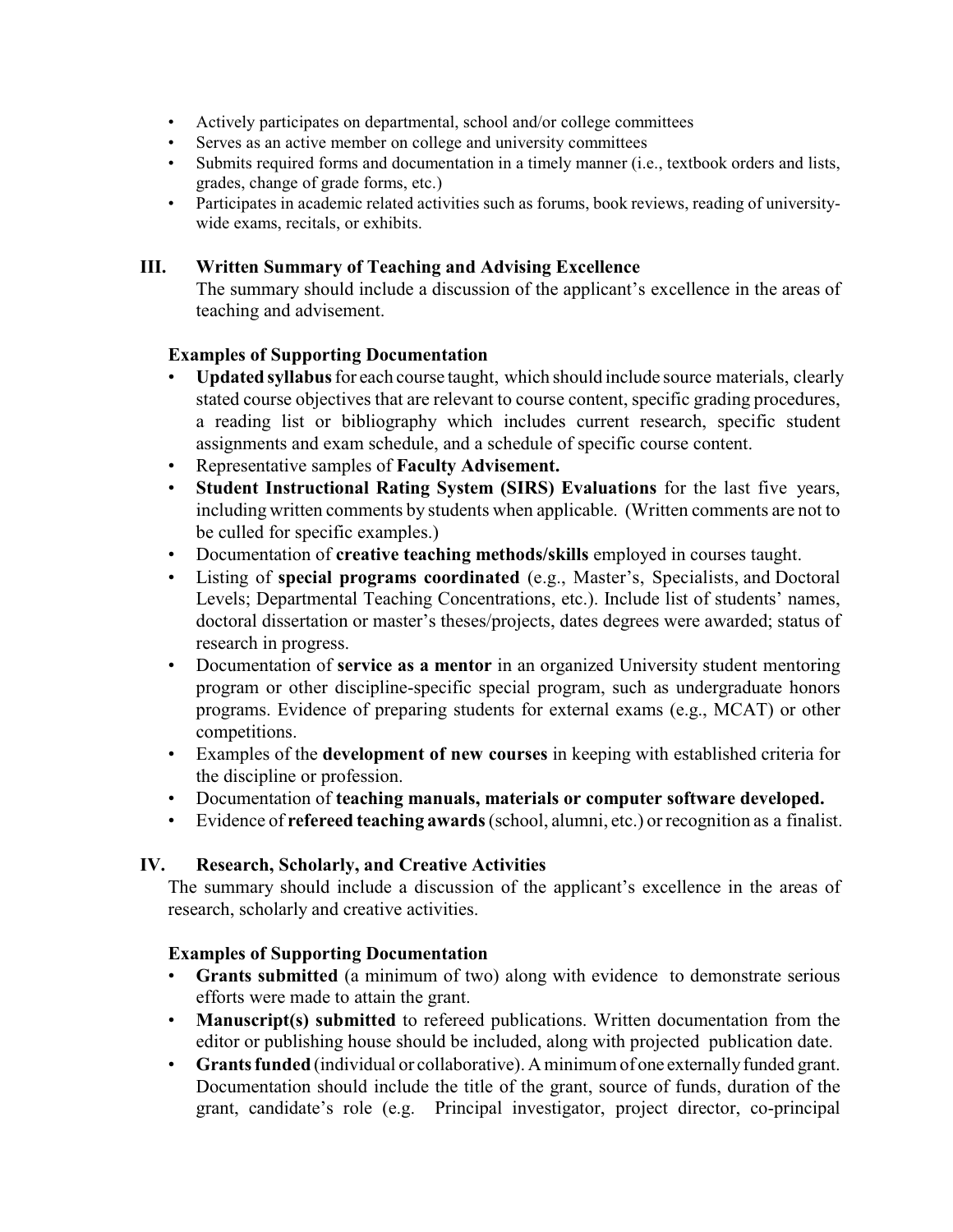investigator) and total dollar amount of the grant. Also include award letter or notification of funding.

- **Articles published** in non-refereed press.
- **Papers presented or creative works performed** or exhibited at academic session, refereed, juried, and/or invited (e.g. musical compositions, plays, paintings, sculptures, etc.)
- **Refereed presentations**:
	- < Minimum *(promotion to Associate Professor* **[and/or Tenure]**): at least four refereed presentations.
	- < Minimum (*promotion to full Professor*): at least eight refereed presentations.
- **Book(s) published** in the discipline.
- **Chapter(s) in book** published in refereed press.
- **Articles, proceedings, or creative endeavors published in academic refereed journal**, list publications in reverse chronological order following the style manual appropriate for the discipline. Names of co-authors should be listed in the order in which they appear in the publication.
	- < Minimum *(promotion to Associate Professor* **[and/or Tenure]**): at least three peer-reviewed publications, including one as senior author; for Fine Arts, participation in three major exhibitions. For *graduate faculty, at least four peer-reviewed* publications, including one as senior author; for Fine Arts, participation in four major exhibitions. *(Effective with faculty class 2005-06)*.
	- < Minimum (*promotion to Professor*): at least four peer-reviewed publications, including two as senior author. For Fine Arts, participation in four major exhibitions. For *graduate faculty, at least six peer-reviewed* publications; for Fine Arts, participation in six major exhibitions. *(Effective with faculty class 2005-06).*
- **Editorship** of international, national/state scholarly journal.
- **Development of** computer software, documentary/audio visual work, etc. (for publication)
- **Reviewer or reader** for academic or professional journal, proceedings, or proposals.
- **Fellowship or awards**: identify as recipient of state or national fellowship or award.
- **Other relevant activities** (e.g., research patents, consultancy in area of expertise, etc.)

## **V. Service and Professional Activities**

The summary should include a discussion of the applicant's excellence in the area of service to the department, school/college, profession and relevant community. Relevant community service is defined as service related to the teaching discipline and or/ research area.

## **Examples of Supporting Documentation**

**• Sponsoring/participating** in academic related activities, workshops, forums, book reviews, reading of exams, exhibits, recitals, etc.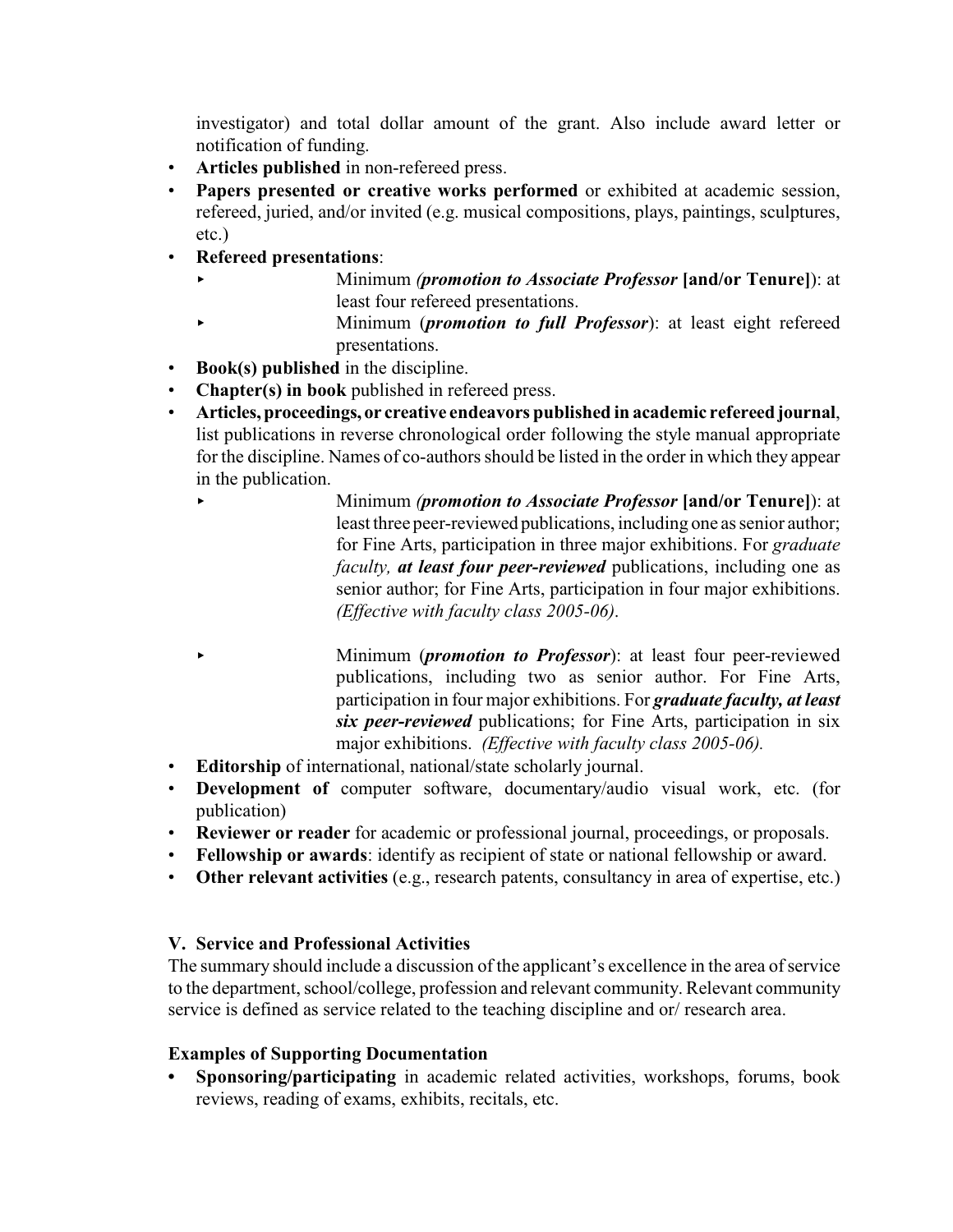- **Supporting and enhancing** the department and school through quality work on selfstudies, program reviews, and other special projects.
- **Participating actively** on departmental/school or university committees.
- **Providing services** to community organizations such as discipline-related event judging, YMCA, Boys and Girls Clubs, mental health organizations, etc.
- **Chairing or conducting** major assignments on active departmental/university/school committees. Specify the candidate's role (e.g. chair, committee member).
- **Sponsoring** active student organizations or classes, etc.
- **Presenting** academically-oriented sessions for professional, business, and/or community groups.
- **Organizing/chairing** conference sessions
- **Serving** on accreditation teams
- **Holding office** in professional associations including boards/committees/councils
- **Sponsoring** national/regional/state conference
- **Serving as** a professional, discipline-specific consultant; list role/responsibility and other pertinent information such as places and dates.
- **Other relevant activities** (please specify)

Applicants must submit one original and six copies of the application package and supporting portfolio. Complete application and supporting documentation should be submitted in **one** three-ring binder no larger than four inches in size. Documentation of accomplishments, therefore, should be selected carefully for the best and most accurate portrayal of effectiveness in all areas. Published books and manuals cited as documentation may be provided separately.

**IHL Related Policy (Board Policies, 402.03, 1998 – Ranks in Promotion; Board Policies, 403.01, 1998 – Tenure Defined)**

## **Authority**

**Chief Academic Office Signature Date**  Date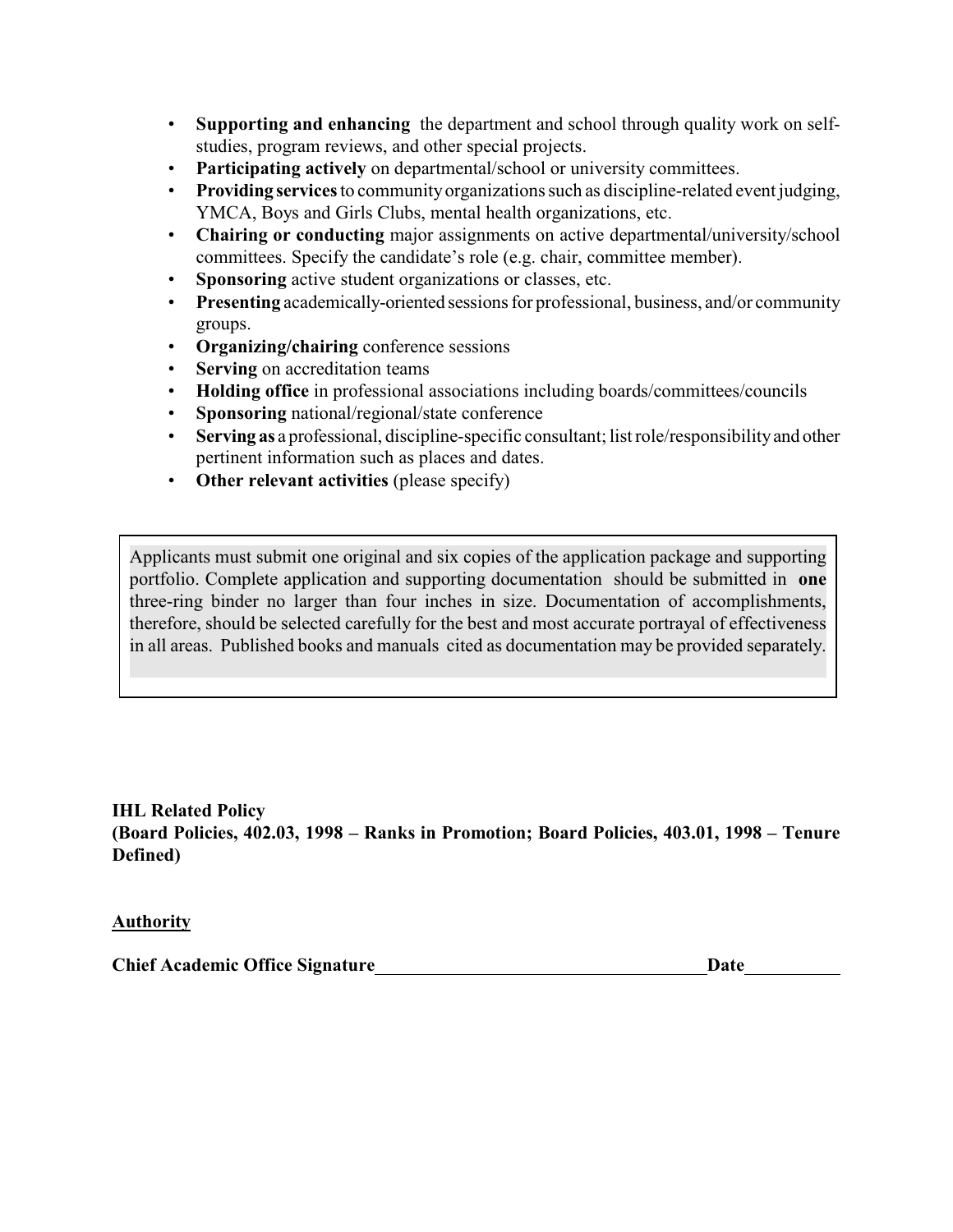# **CANDIDATE'S APPLICATION FOR PROMOTION AND TENURE (CAPT)**

|                                      | NAME _______________________________DEPARTMENT _________________________________ |  |  |  |  |  |
|--------------------------------------|----------------------------------------------------------------------------------|--|--|--|--|--|
|                                      |                                                                                  |  |  |  |  |  |
|                                      | <b>CHECK APPROPRIATE BOX:</b>                                                    |  |  |  |  |  |
|                                      |                                                                                  |  |  |  |  |  |
|                                      | <b>D</b> PRIOR TENURE SERVICE GRANTED (Number of Years):                         |  |  |  |  |  |
| HIGHEST DEGREE & MONTH/YEAR RECEIVED |                                                                                  |  |  |  |  |  |
| TENURED: YES NO                      |                                                                                  |  |  |  |  |  |
|                                      |                                                                                  |  |  |  |  |  |
|                                      | INSTRUCTOR _________ ASST. PROF _________ ASSOC. PROF ________ PROFESSOR _______ |  |  |  |  |  |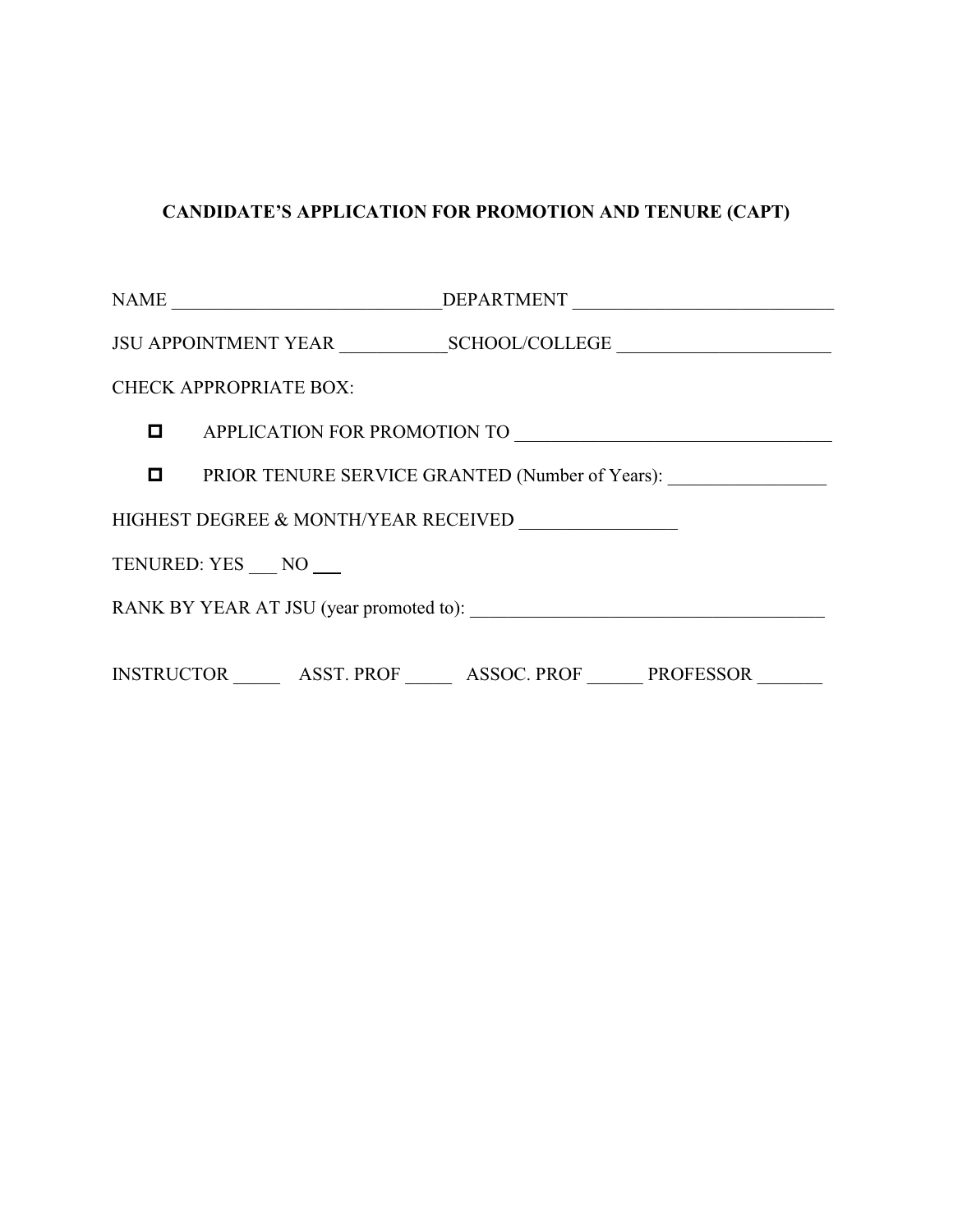**I.** Professional Collegiality (since last promotion or appointment)

Signature Date

\_\_\_\_\_\_\_\_\_\_\_\_\_\_\_\_\_\_\_\_\_\_\_\_\_\_\_\_\_\_\_\_\_\_\_\_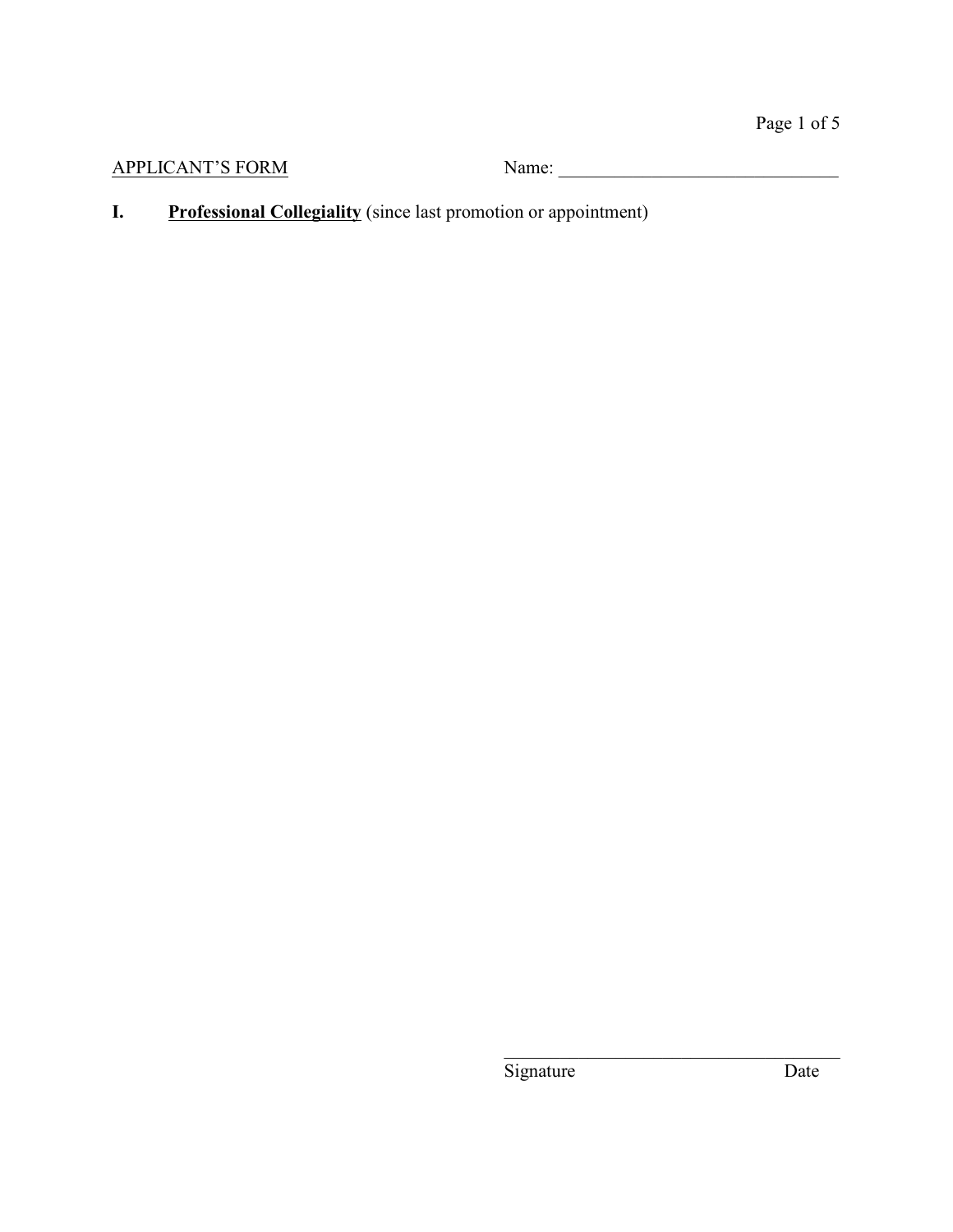APPLICANT'S FORM Name:

**II. Academic Citizenship and University Service** (since last promotion or appointment)

Signature Date

 $\overline{a}$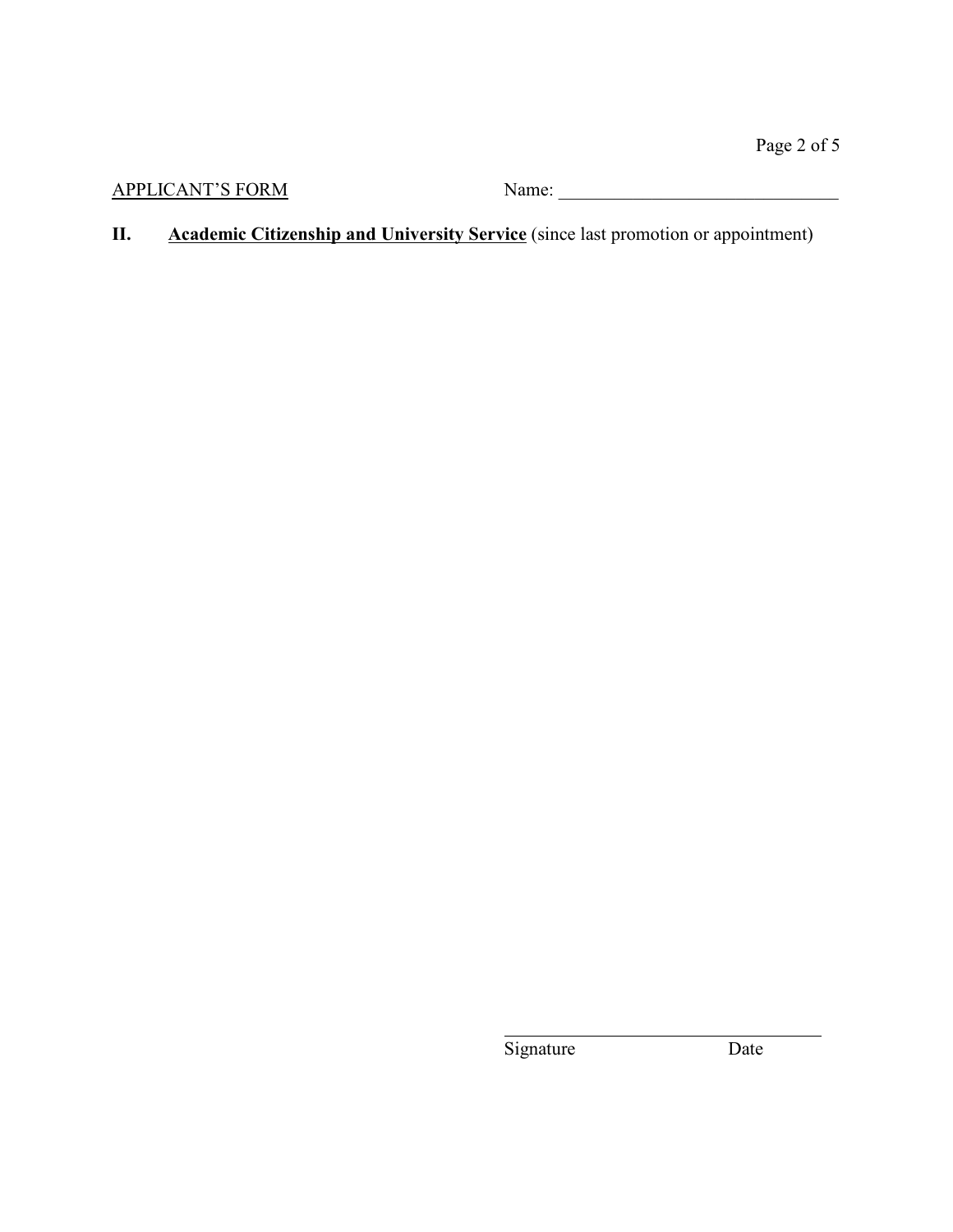**III. Teaching and Advising Excellence** (since last promotion or appointment)

Signature Date

 $\overline{a}$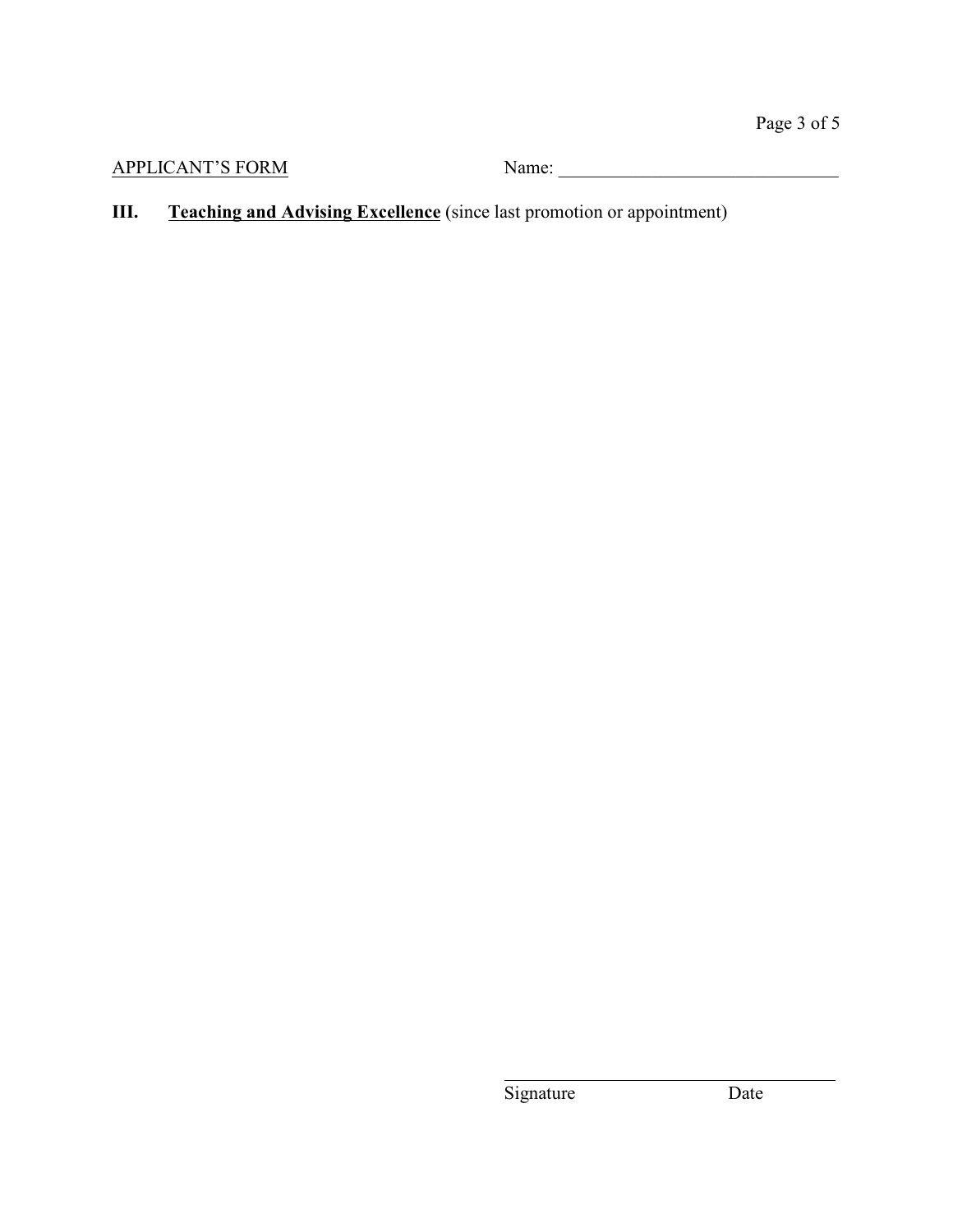**IV. Research, Scholarly and Creative Activities** (since last promotion or appointment)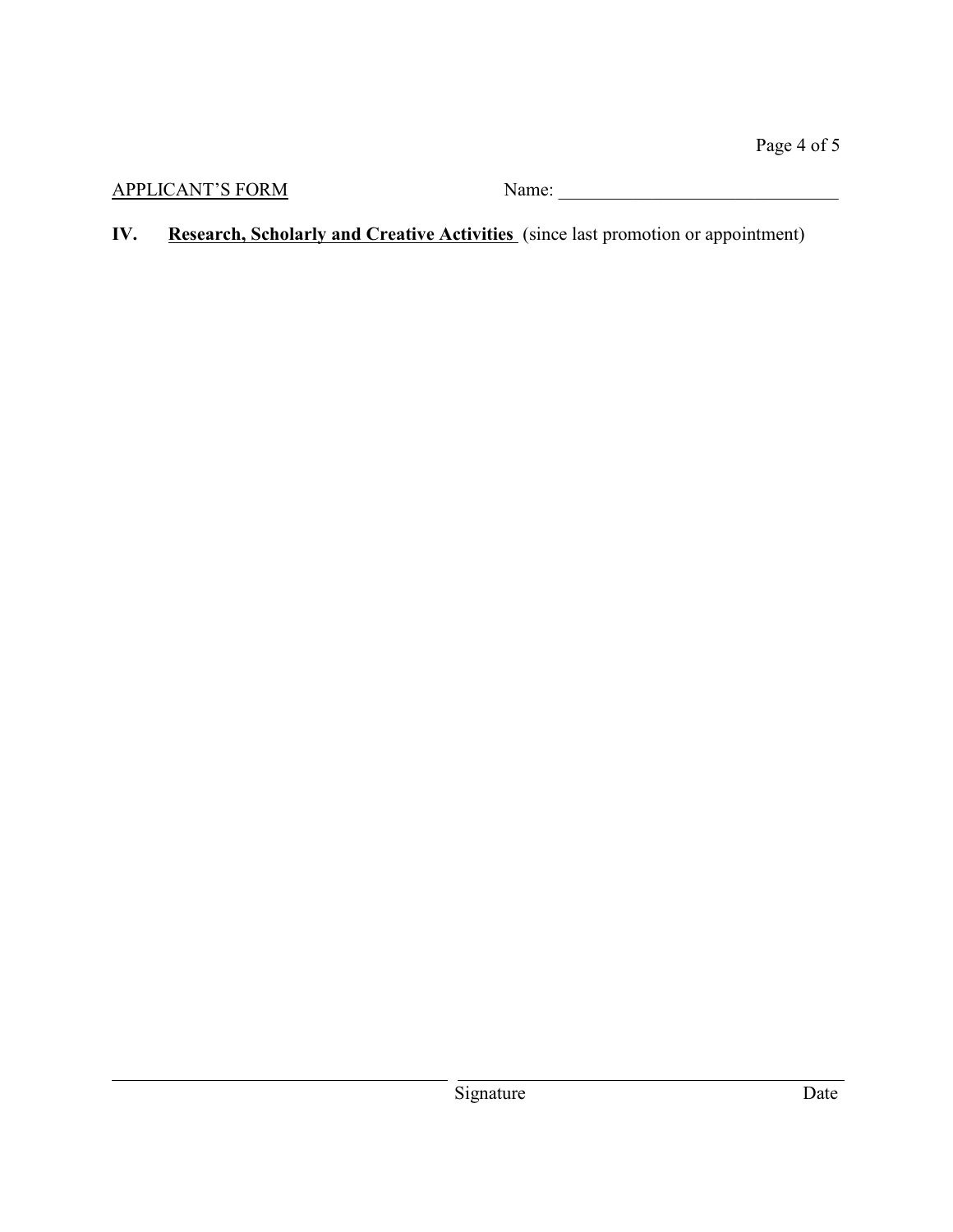**V. Service and Professional Activities** (since last promotion or appointment)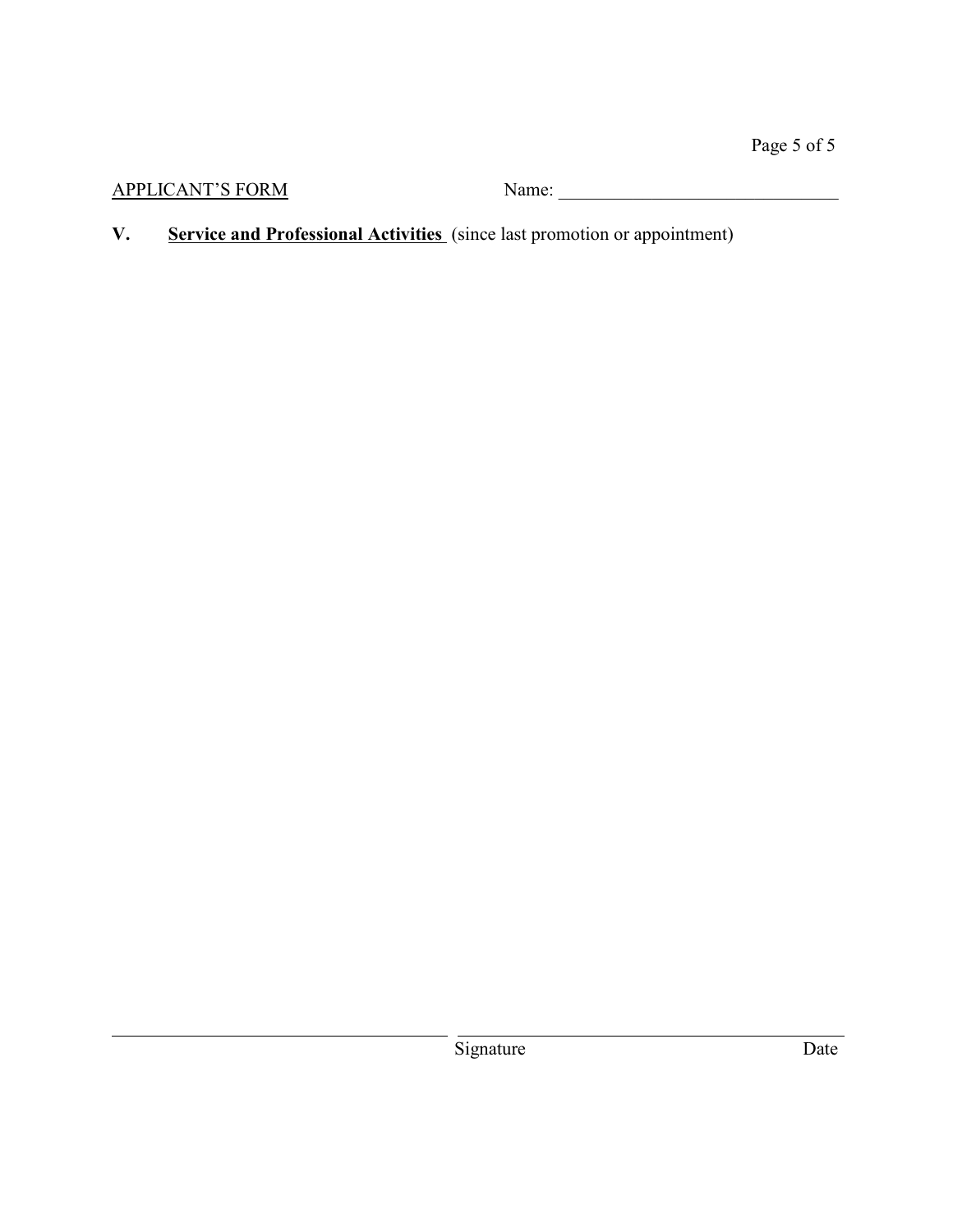**Departmental Committee's Form Applicant's**

**Name:** 

**I. Professional Collegiality (since last promotion or appointment)**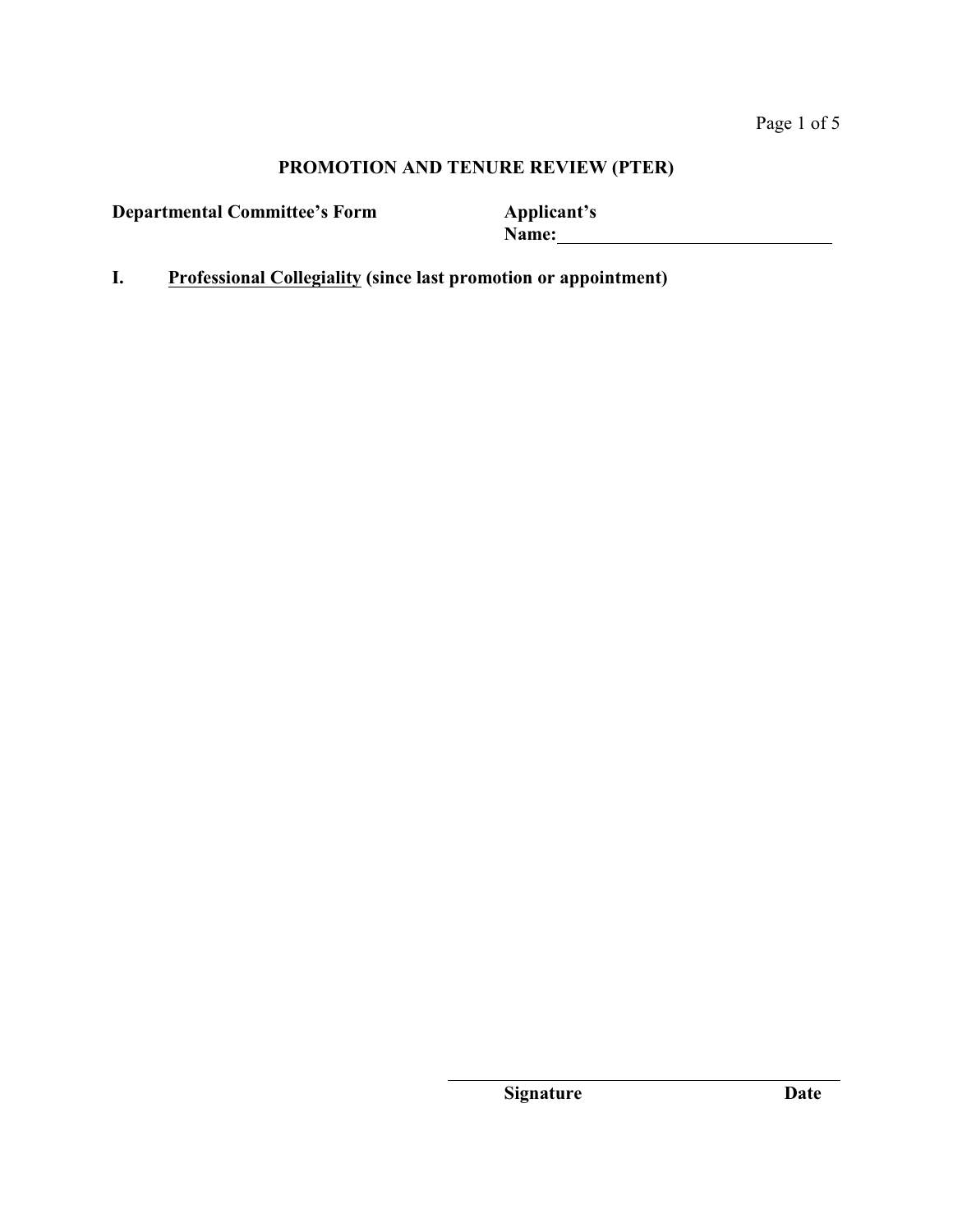**Departmental Committee's Form Applicant's**

**Name:** 

**II. Academic Citizenship and University Service (since last promotion or appointment)**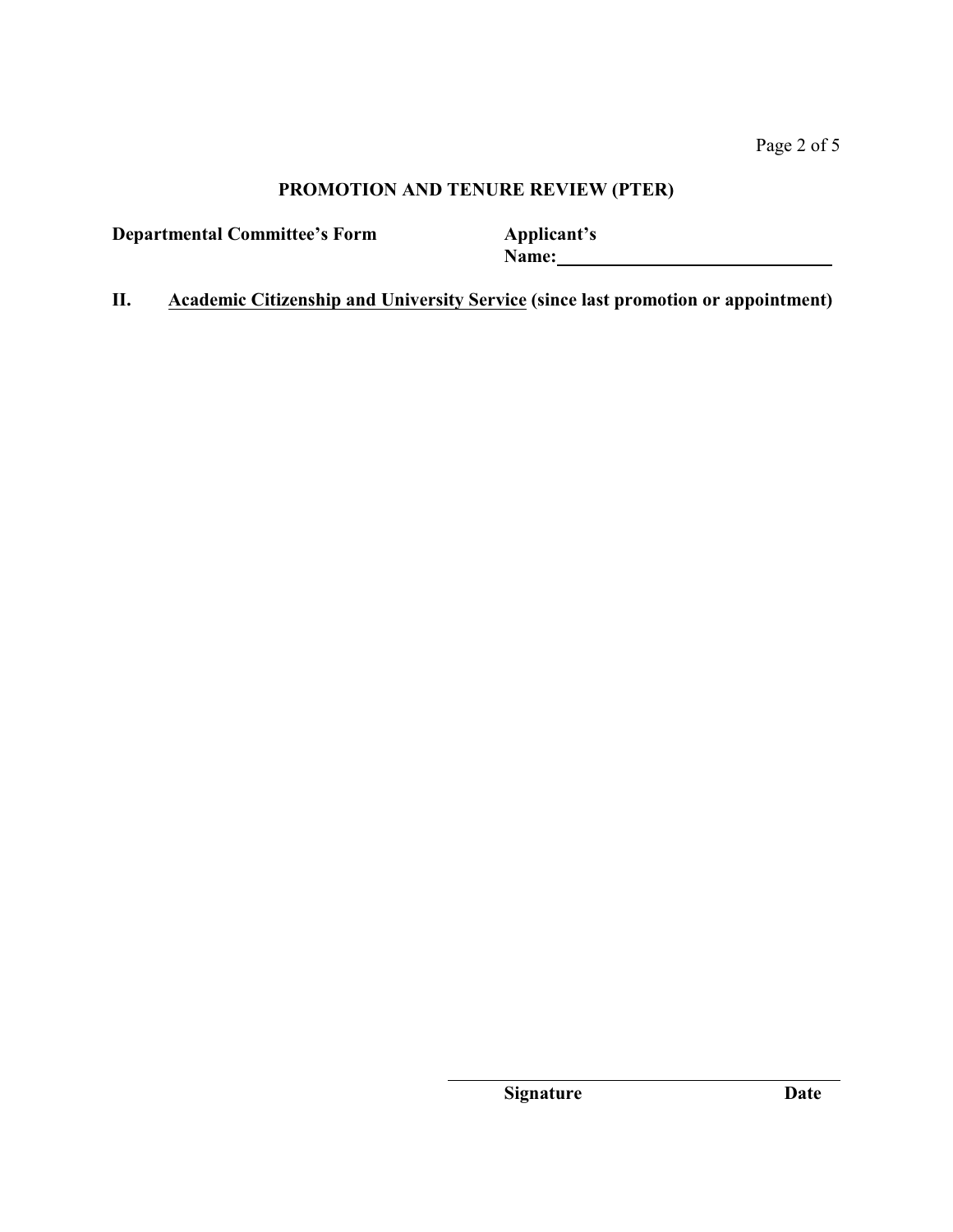**Departmental Committee's Form Applicant's**

**Name:** 

**III. Teaching and Advising Excellence (since last promotion or appointment)**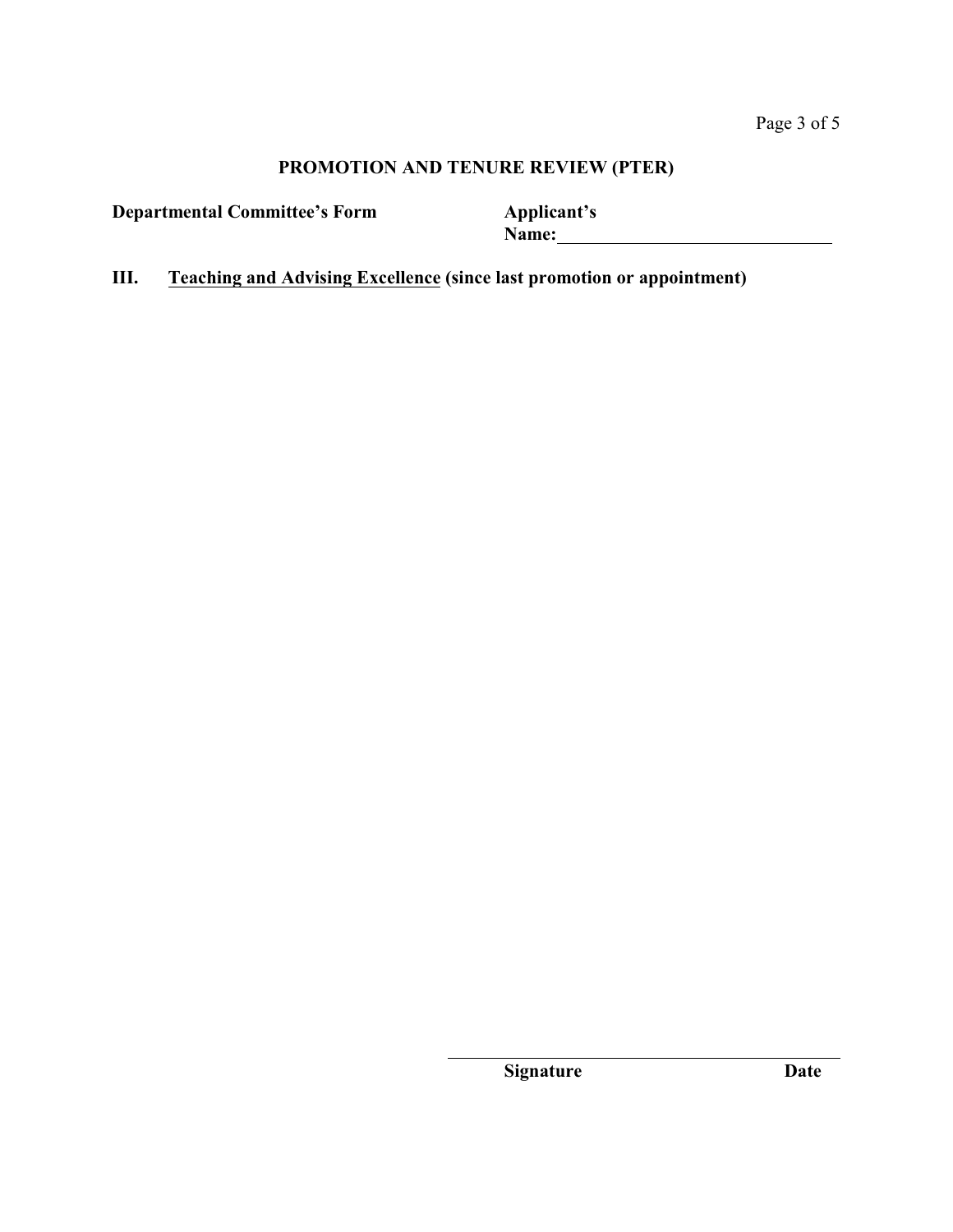**Departmental Committee's Form Applicant's**

**Name:** 

**IV. Research, Scholarly, and Creative Activities (since last promotion or appointment)**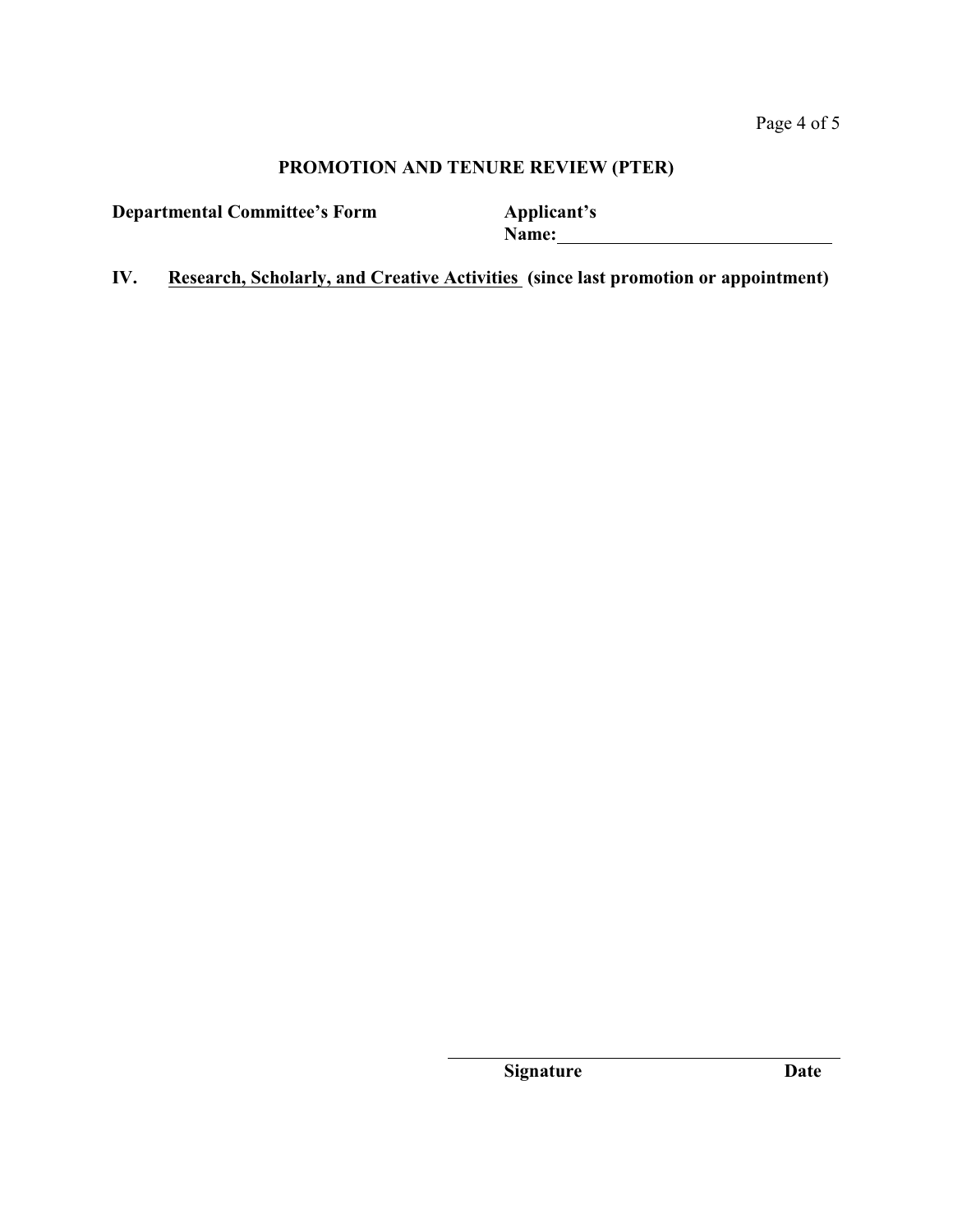**Departmental Committee's Form Applicant's**

**Name:** 

**V. Service and Professional Activities (since last promotion or appointment)**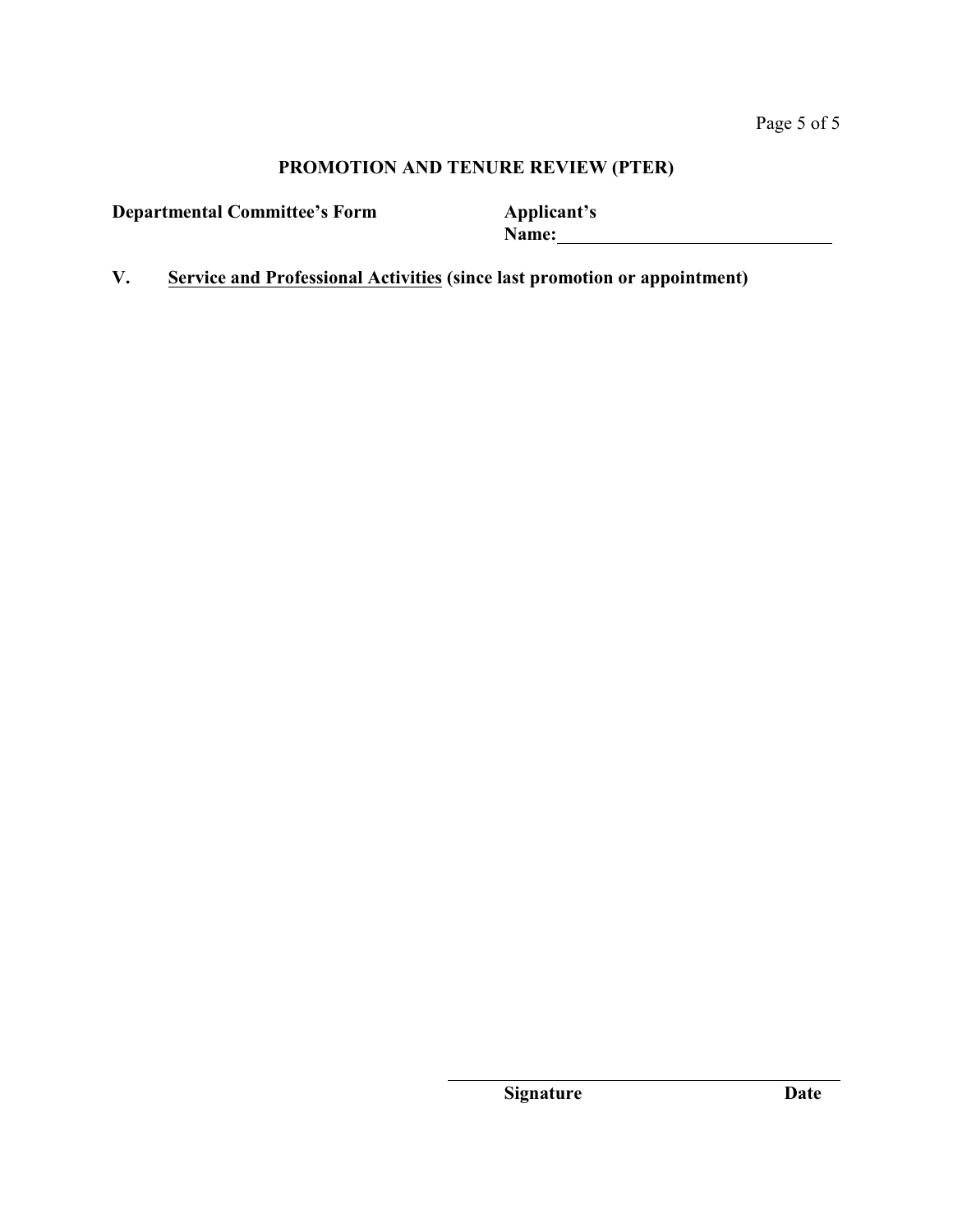# **DEPARTMENTAL COMMITTEE RECOMMENDATION SUMMARY (CRS)**

**I. Indicate the number of committee votes:**

For Against Against Abstained **Abstained** 

**B. Summarize the rationale for committee's recommendation.**

**C. Summarize the minority view, if applicable.**

**Applicant's Name:**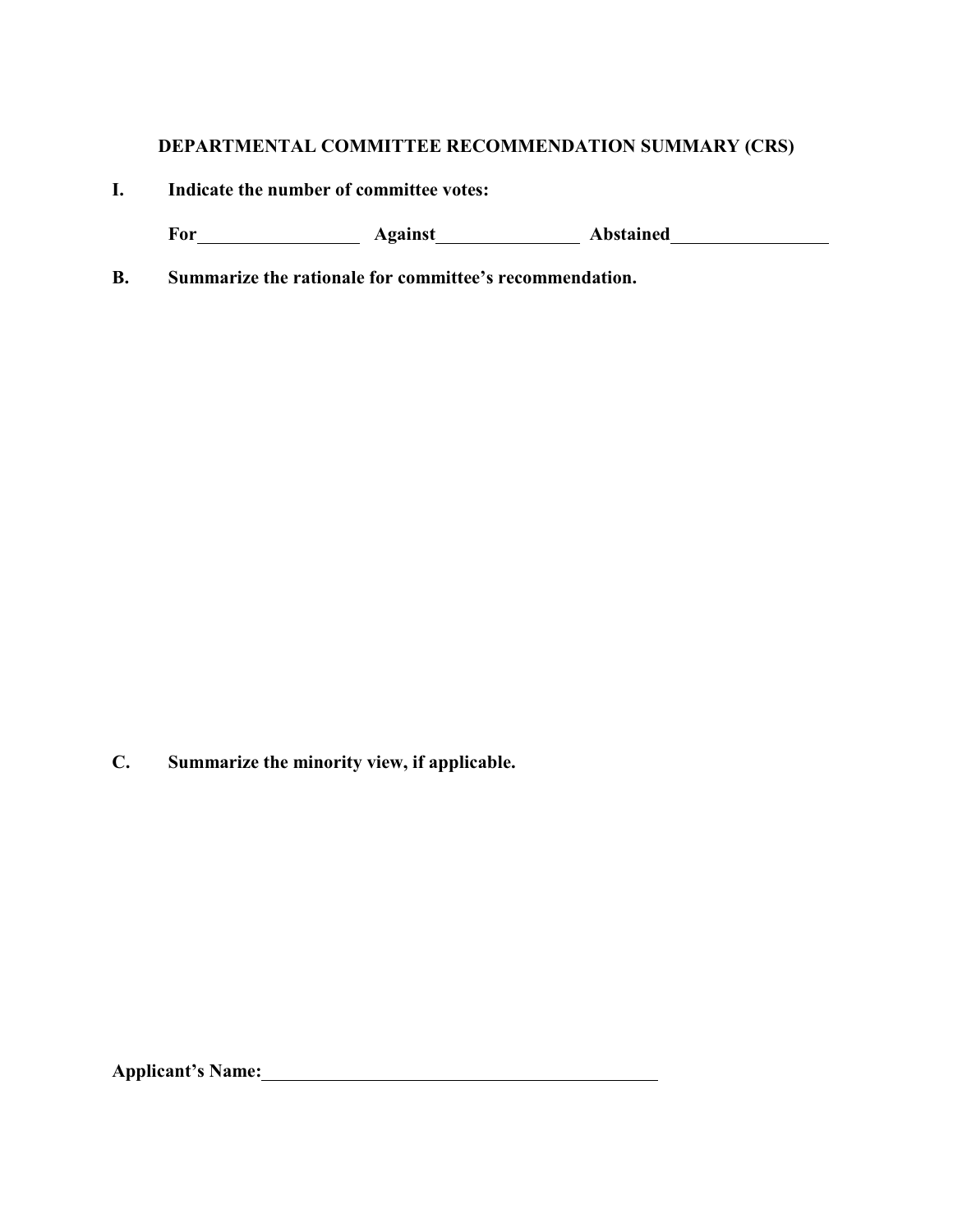# **Promotion and Tenure Committee Sign-Offs**

# **\*Signature of Departmental Committee Members**

| <b>Signature</b> | <b>Date</b> |
|------------------|-------------|
| <b>Signature</b> | <b>Date</b> |
| <b>Signature</b> | <b>Date</b> |
| <b>Signature</b> | <b>Date</b> |
| <b>Signature</b> | <b>Date</b> |

**\* In addition to the signature, please type the committee members' names below signature line**.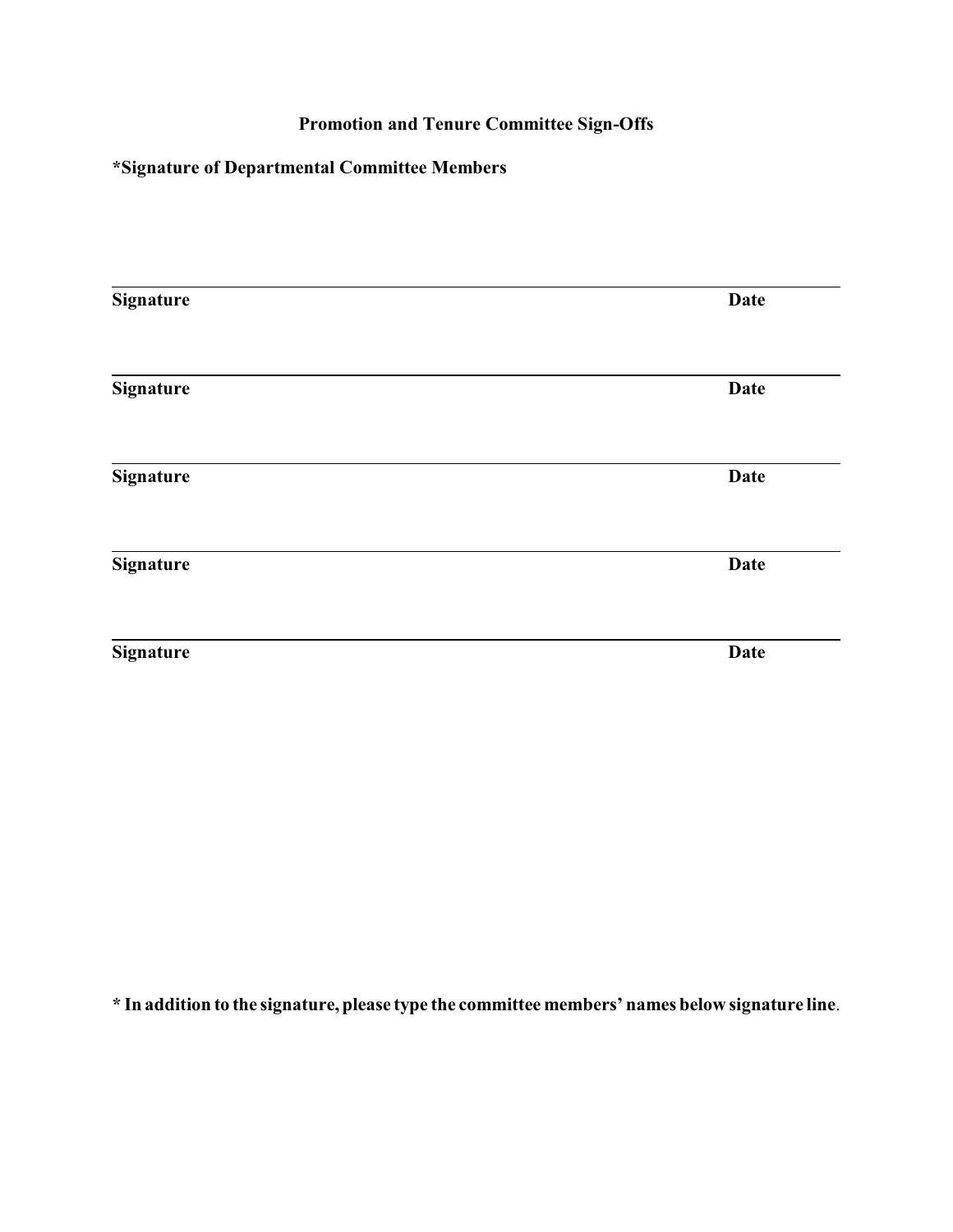## **DEPARTMENTAL CHECKLIST FOR TENURE AND PROMOTION**

| Applicant<br>. . | .) ollege<br><u>.</u> |
|------------------|-----------------------|
|                  |                       |
| Department       | Year                  |

| A. Eligibility                                                                                                                                                                                  | Yes | No | <b>Comment</b> |
|-------------------------------------------------------------------------------------------------------------------------------------------------------------------------------------------------|-----|----|----------------|
| 1. Does the applicant:                                                                                                                                                                          |     |    |                |
| a. Have full-time faculty status?                                                                                                                                                               |     |    |                |
| b. Hold rank of Assistant,<br>Associate, or<br>Full Professor?                                                                                                                                  |     |    |                |
| c. Teach credit courses half-time or more?                                                                                                                                                      |     |    |                |
| 2. Does the applicant hold the earned doctoral degree or<br>equivalency in the principal area of responsibility?                                                                                |     |    |                |
| 3. Has the tenure applicant satisfactorily completed five<br>years of continuous full-time, active service in professorial<br>rank at JSU? (Indicate year of appointment in comment<br>section) |     |    |                |
| a. Was any prior service credit awarded toward tenure?<br>Indicate number of years and include documentation of<br>such.                                                                        |     |    |                |
| b. Was faculty classification teaching load met?                                                                                                                                                |     |    |                |
| (1) College dean (3 sh instruction per year)                                                                                                                                                    |     |    |                |
| (2) Associate or Assistant Dean (3 sh per semester)                                                                                                                                             |     |    |                |
| (3) Department Chair (6 sh per semester)                                                                                                                                                        |     |    |                |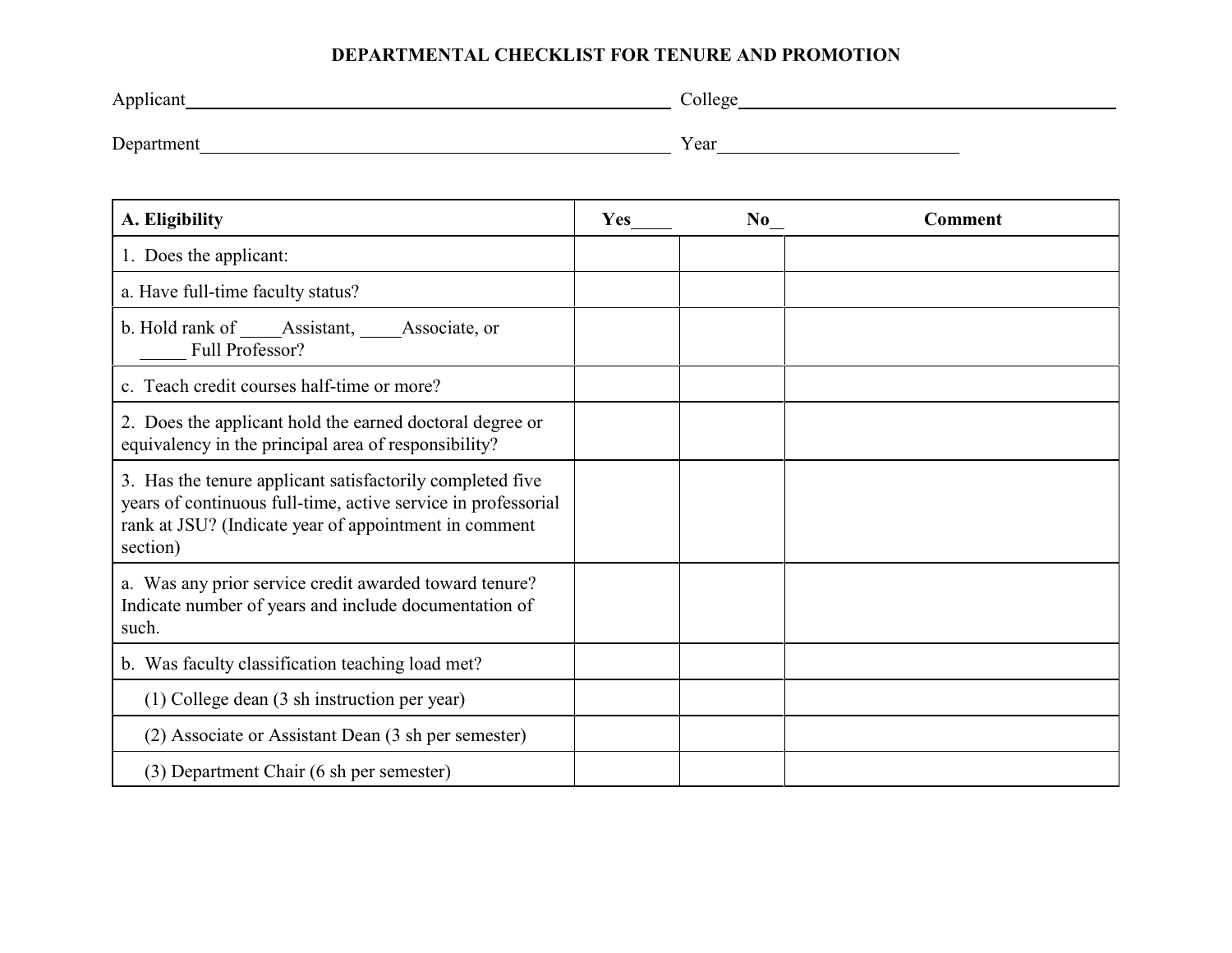| <b>B. Promotion and Tenure Process</b>                                                                                                                                                                                                  | <b>Yes</b> | N <sub>0</sub> | Comment        |
|-----------------------------------------------------------------------------------------------------------------------------------------------------------------------------------------------------------------------------------------|------------|----------------|----------------|
| 4. Has the promotion applicant completed five* years of<br>continuous, full-time active wervice in professorial rank<br>since the last promotion? Indicate year of last promotion.<br>(*four years for faculty hired prior to AY 05-06) |            |                |                |
| 5. Is continuous funding for this position expected?                                                                                                                                                                                    |            |                |                |
| <b>B. Promotion and Tenure Process</b>                                                                                                                                                                                                  | <b>Yes</b> | N <sub>0</sub> | <b>Comment</b> |
| 1. The Departmental Promotion and Tenure committee<br>was composed of tenured and hold at least the same rank<br>or above as the applicant, excluding the chairperson. If no,<br>please explain in the comment section.                 |            |                |                |
| 2. The Departmental Chairperson completed an<br>independent evaluation.                                                                                                                                                                 |            |                |                |

I certify that this information is accurate and based upon valid documentation.

Signature:

Department Chairperson Date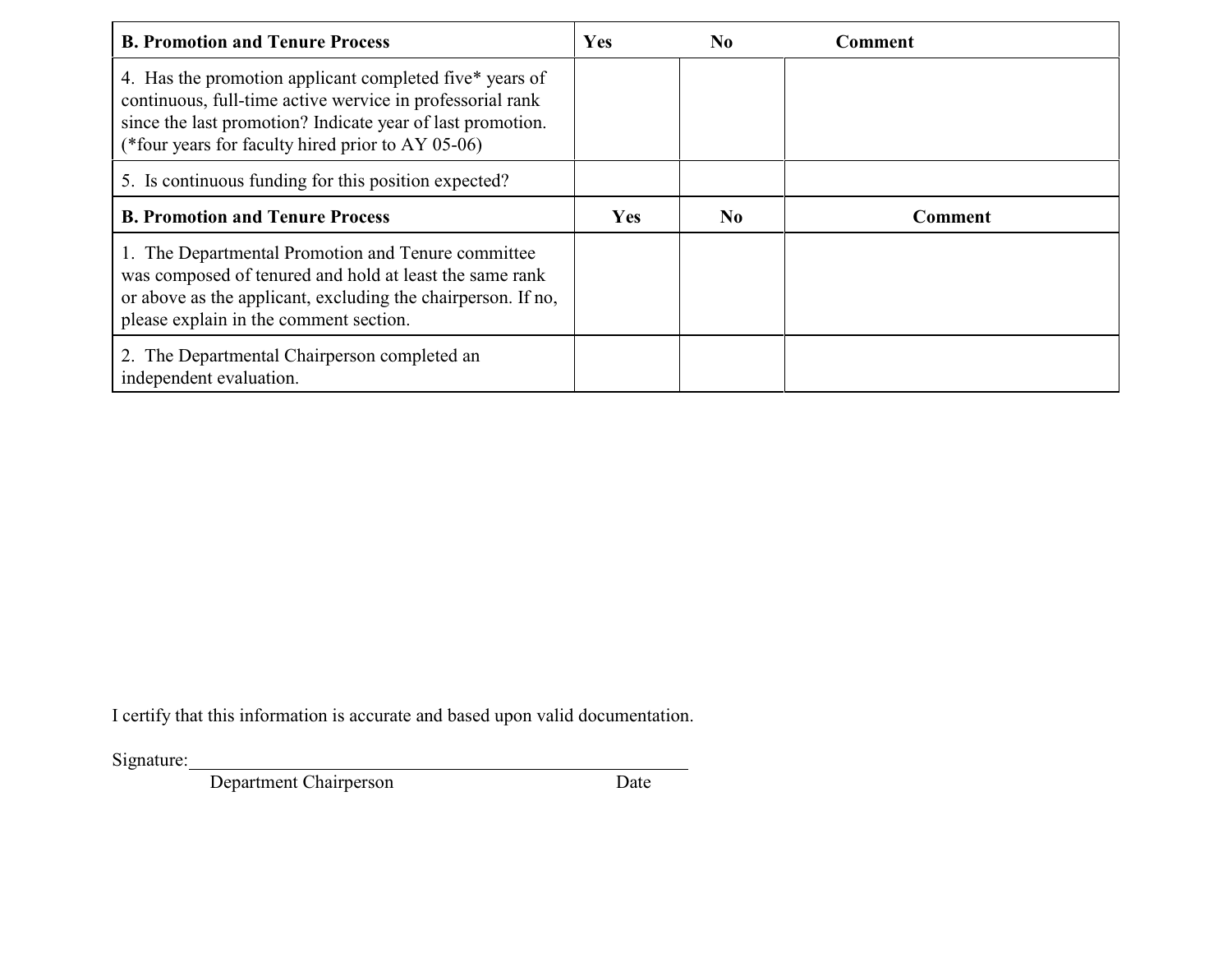# **PROMOTION AND TENURE RECOMMENDATION SUMMARY (PTRS)**

| <b>Promotion/Tenure Recommendations at Various Levels</b> |      | <b>Promotion</b><br>Recommended |    | <b>Tenure</b><br>Recommended |    |
|-----------------------------------------------------------|------|---------------------------------|----|------------------------------|----|
|                                                           |      | <b>YES</b>                      | NO | <b>YES</b>                   | NO |
| Chair, Department Committee                               |      |                                 |    |                              |    |
|                                                           |      |                                 |    |                              |    |
| Signature                                                 | Date |                                 |    |                              |    |
| Department Chair                                          |      |                                 |    |                              |    |
|                                                           |      |                                 |    |                              |    |
| Signature                                                 | Date |                                 |    |                              |    |
| Chair, College Committee                                  |      |                                 |    |                              |    |
|                                                           |      |                                 |    |                              |    |
| Signature                                                 | Date |                                 |    |                              |    |
| College Dean                                              |      |                                 |    |                              |    |
|                                                           |      |                                 |    |                              |    |
| Signature                                                 | Date |                                 |    |                              |    |
| Vice President for Academic Affairs                       |      |                                 |    |                              |    |
|                                                           |      |                                 |    |                              |    |
| Signature                                                 | Date |                                 |    |                              |    |

# **Applicant's Name:**

Approved/Disapproved:

President Date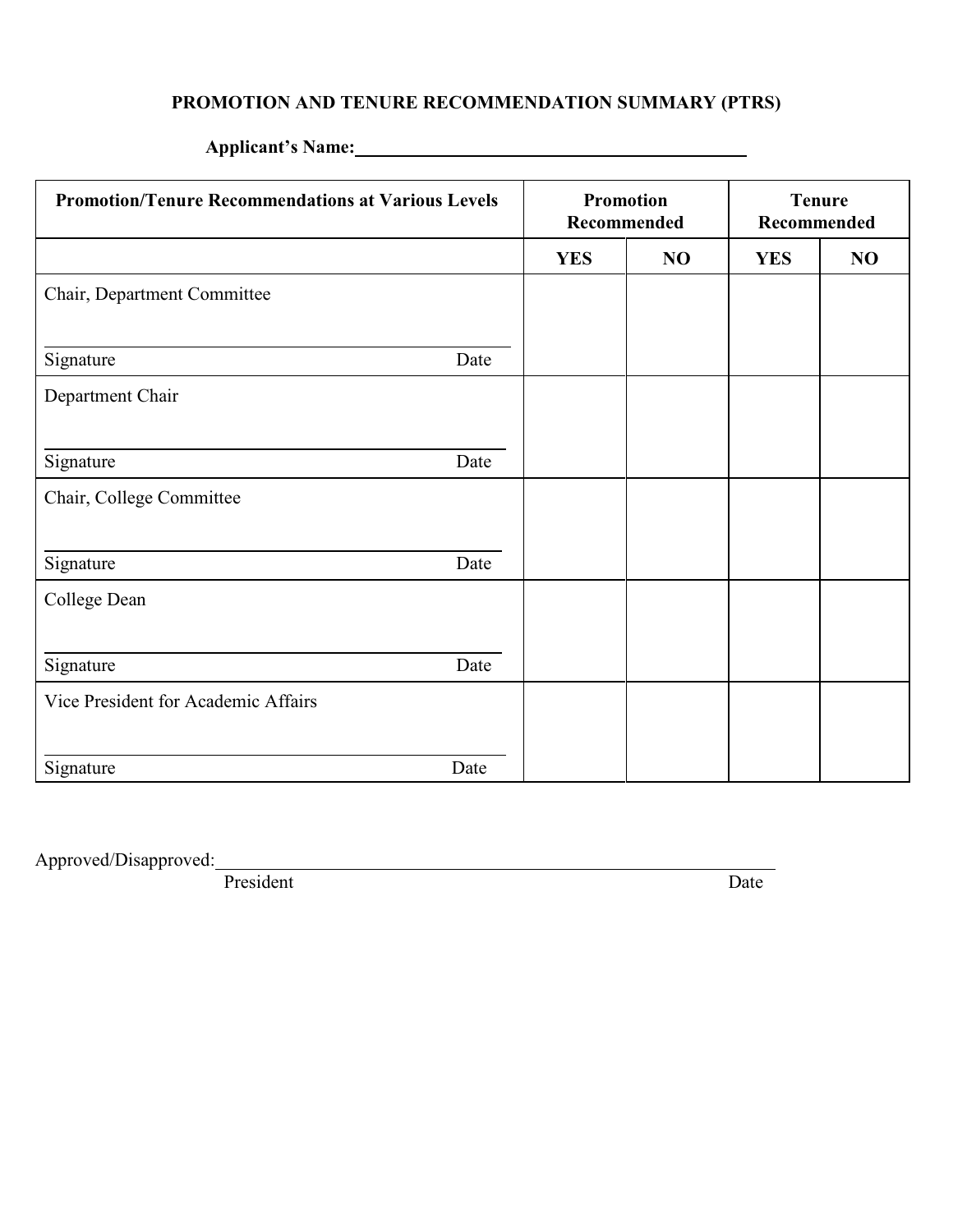## **Promotion and Tenure Evaluation Review (PTER)**

**Department Chair's Form Applicant's**

**Name:** 

**I. Professional Collegiality (since last promotion or appointment)**

**Signature Date**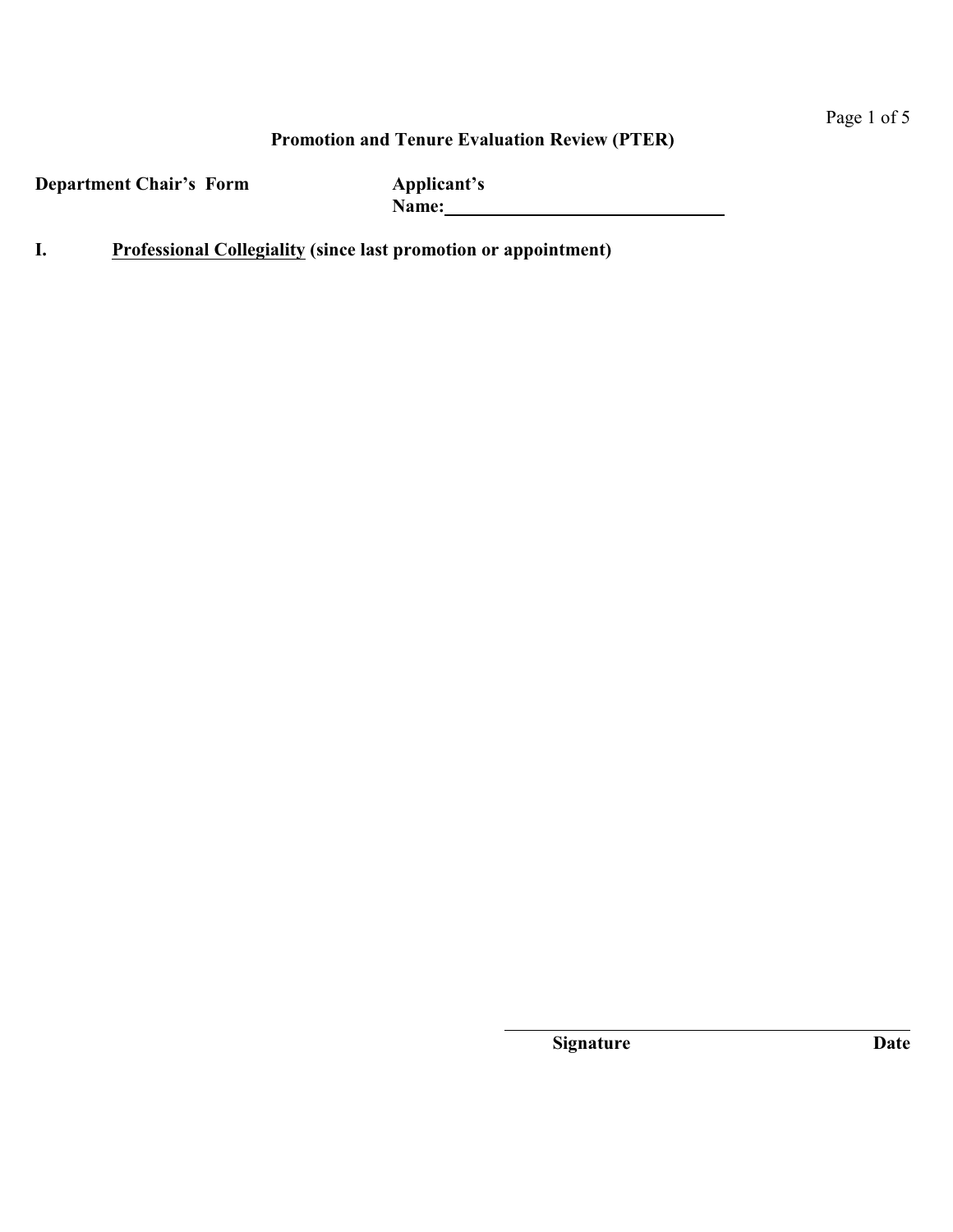# Page 2 of 5

## **Promotion and Tenure Evaluation Review (PTER)**

**Department Chair's Form <b>Applicant's** 

**Name:** 

**II. Academic Citizenship and University Service (since last promotion or appointment)**

**Signature Date**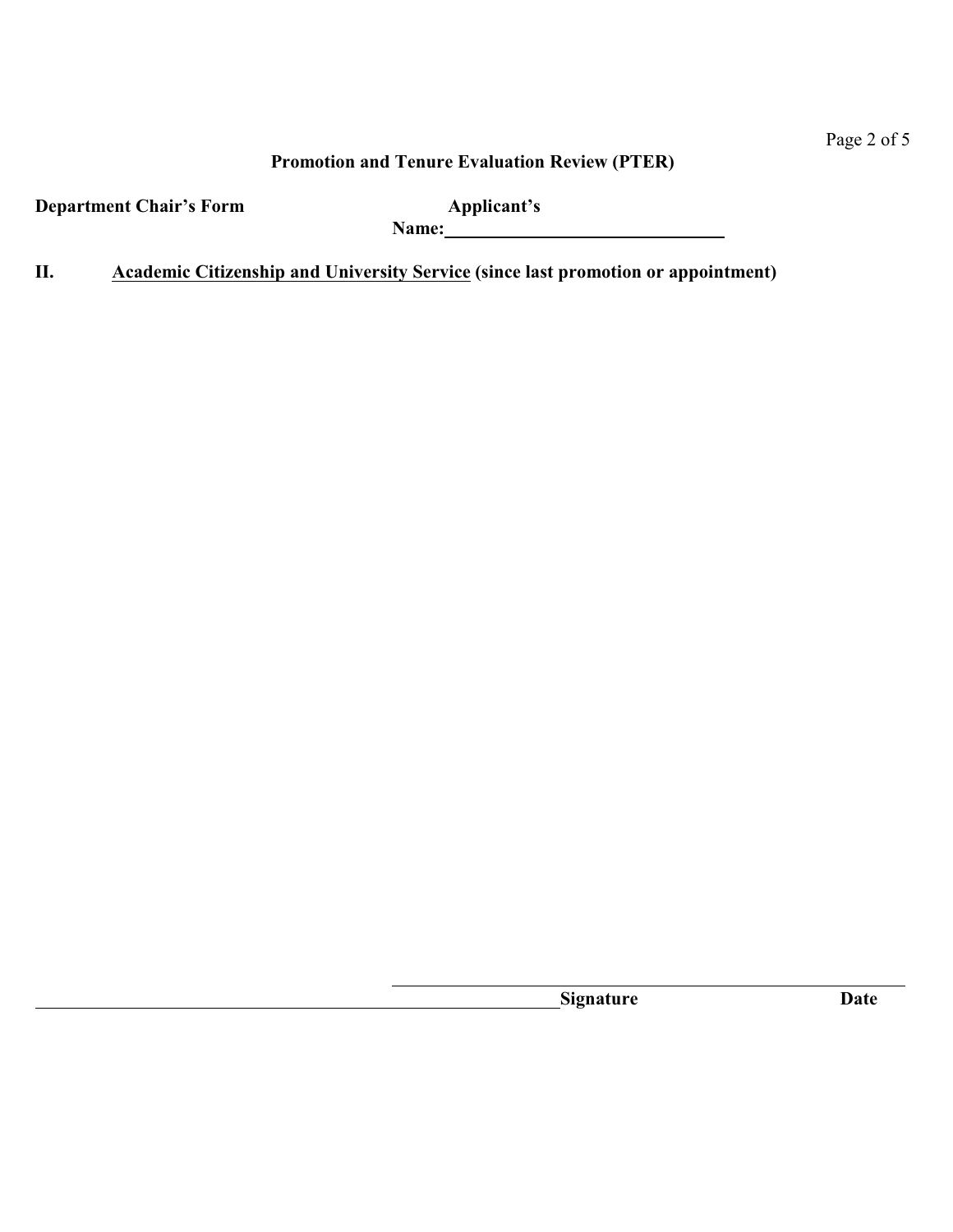# **Promotion and Tenure Evaluation Review (PTER)**

**Department Chair's Form <b>Applicant's** 

**Name:** 

**IV. Teaching and Advising Excellence (since last promotion or appointment)**

**Signature Date**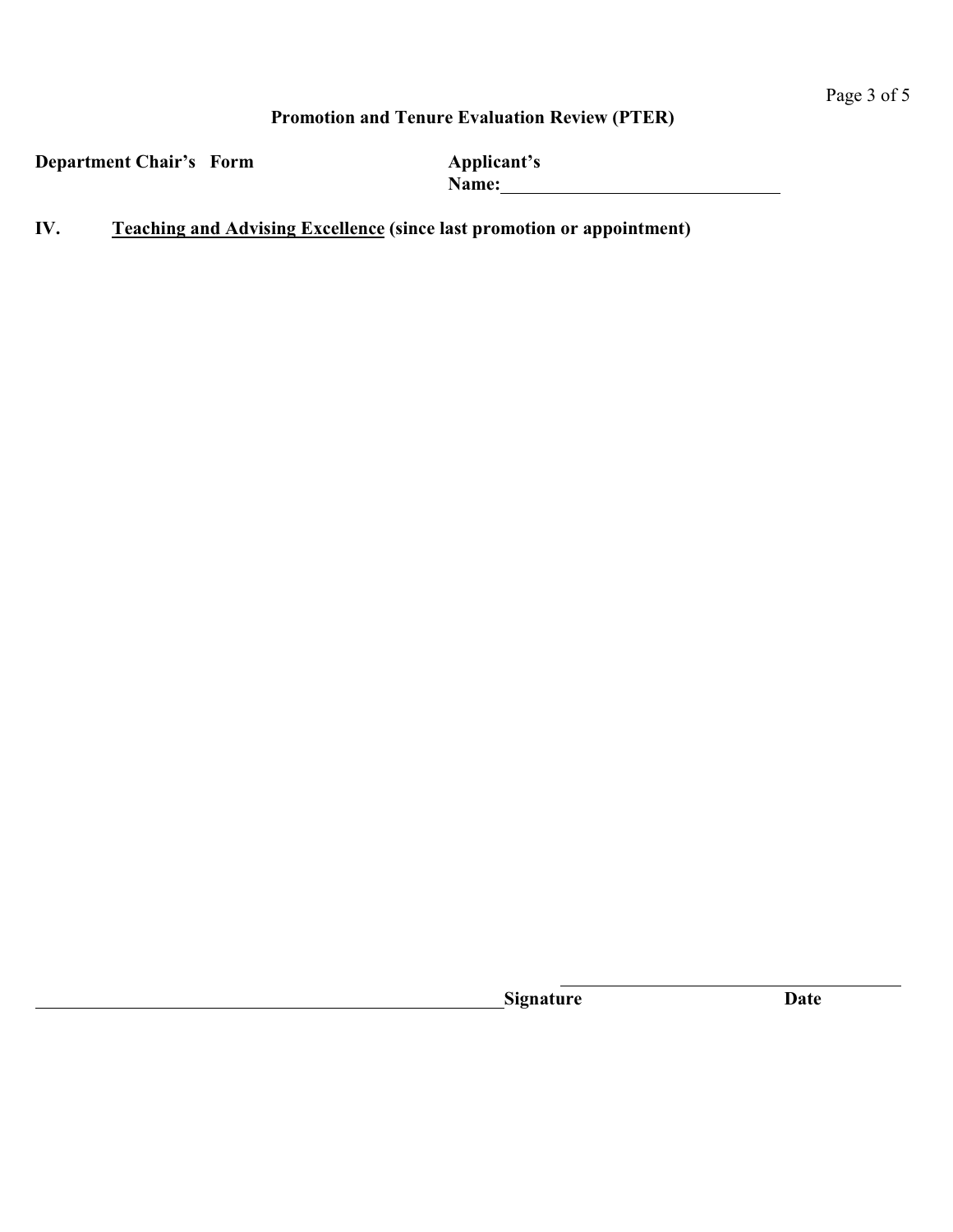# **Promotion and Tenure Evaluation Review (PTER)**

**Departmental Chair's Form <b>Applicant's** 

**Name:** 

**V. Research, Scholarly and Creative Activities (since last promotion or appointment)**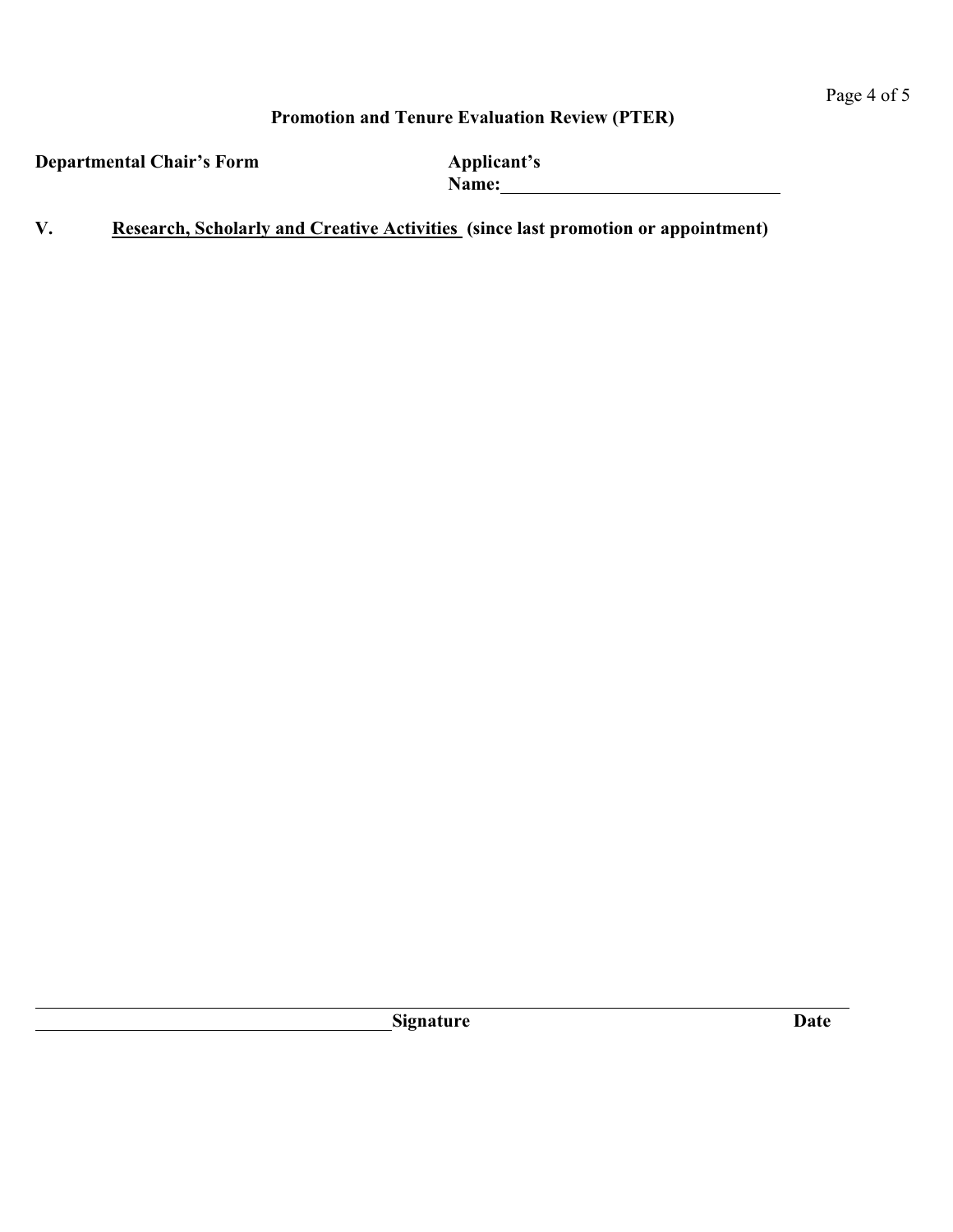# Page 5 of 5

## **Promotion and Tenure Evaluation Review (PTER)**

**Department Chair's Form <b>Applicant's** 

**Name:** 

**IV. Service and Professional Activities (since last promotion or appointment)**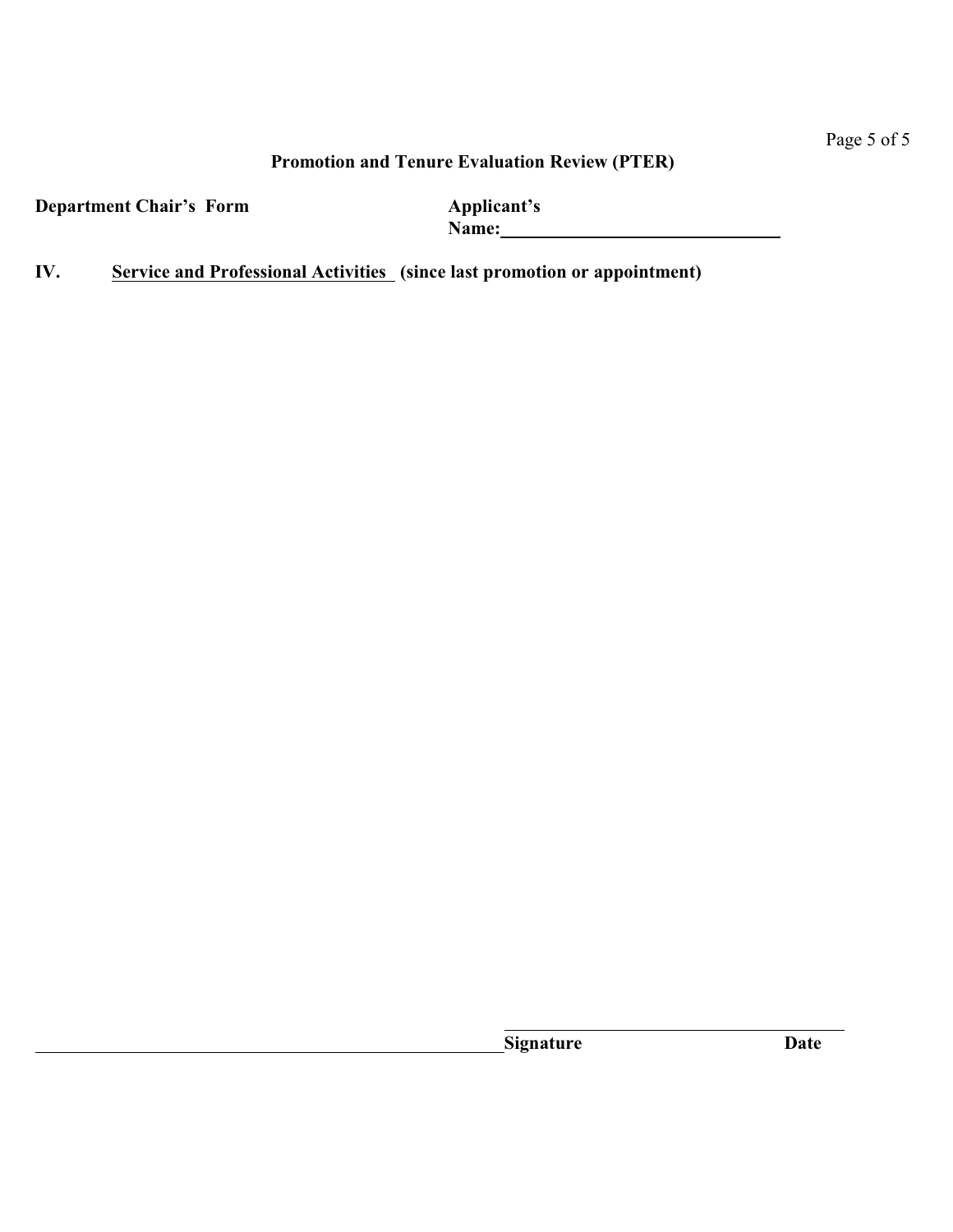**College Committee's Form Applicant's**

Name: <u>**Name: Name: Name: Name: Name: Name: Name: Name: Name: Name: Name: Name: Name: Name: Name: Name: Name: Name: Name: N**</u>

**I. Professional Collegiality (since last promotion or appointment)**

**Signature Date**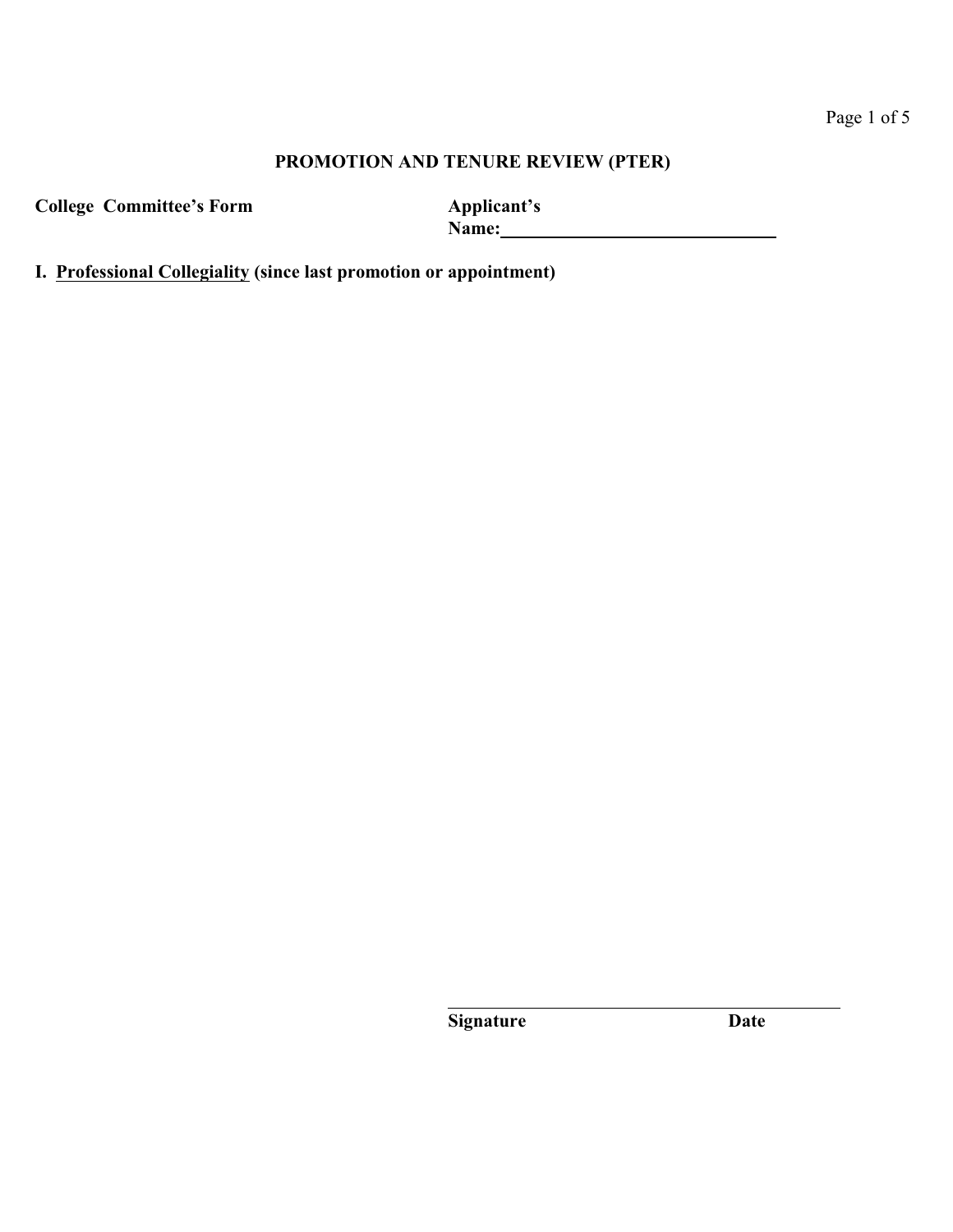**College Committee's Form Applicant's**

Name: <u>**Name: Name: Name: Name: Name: Name: Name: Name: Name: Name: Name: Name: Name: Name: N**</u>

**II. Academic Citizenship and University Service (since last promotion or appointment)**

**Signature Date**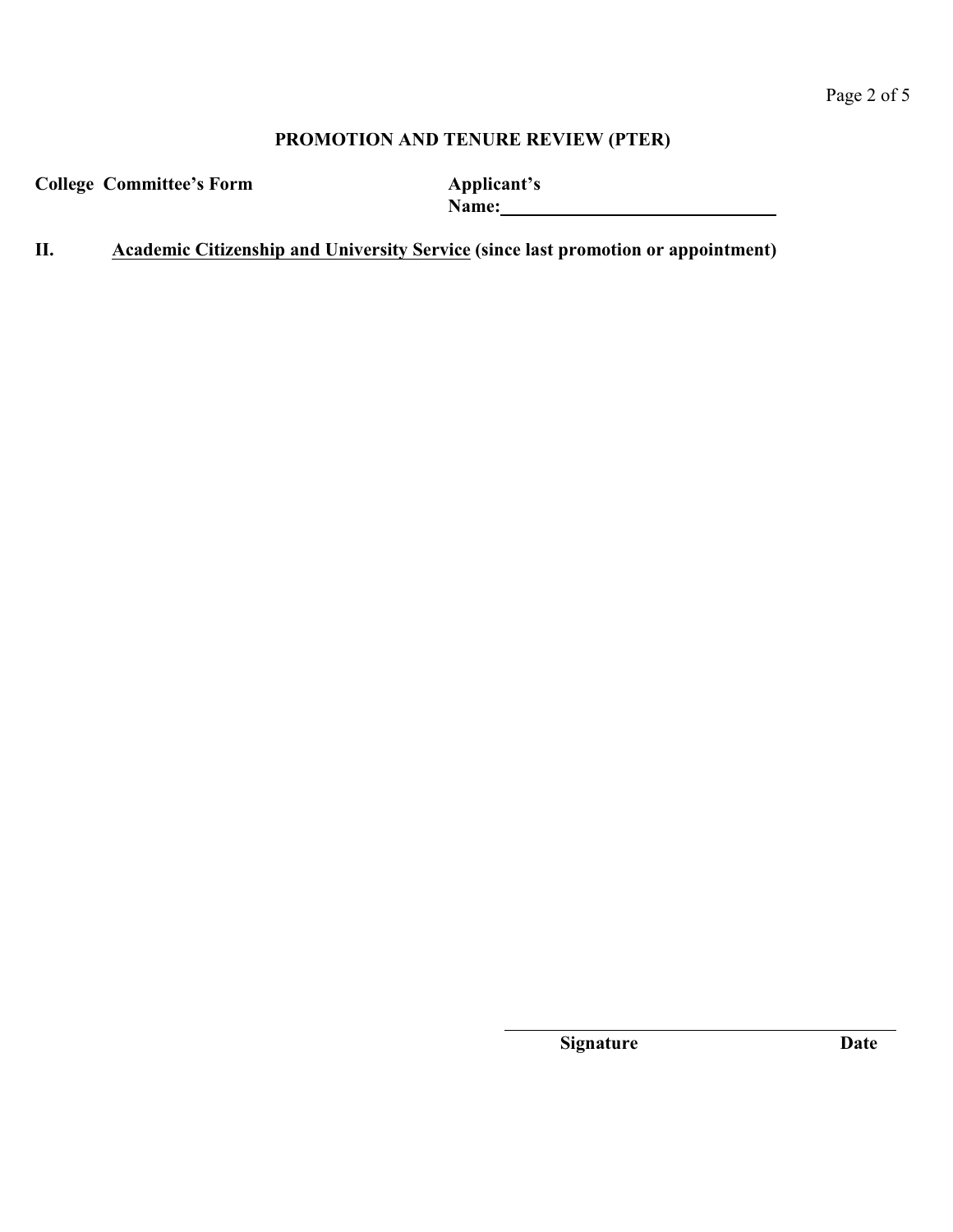**College Committee's Form Applicant's**

**Name:** 

**III. Teaching and Advising Excellence (since last promotion or appointment)** 

**Signature Date**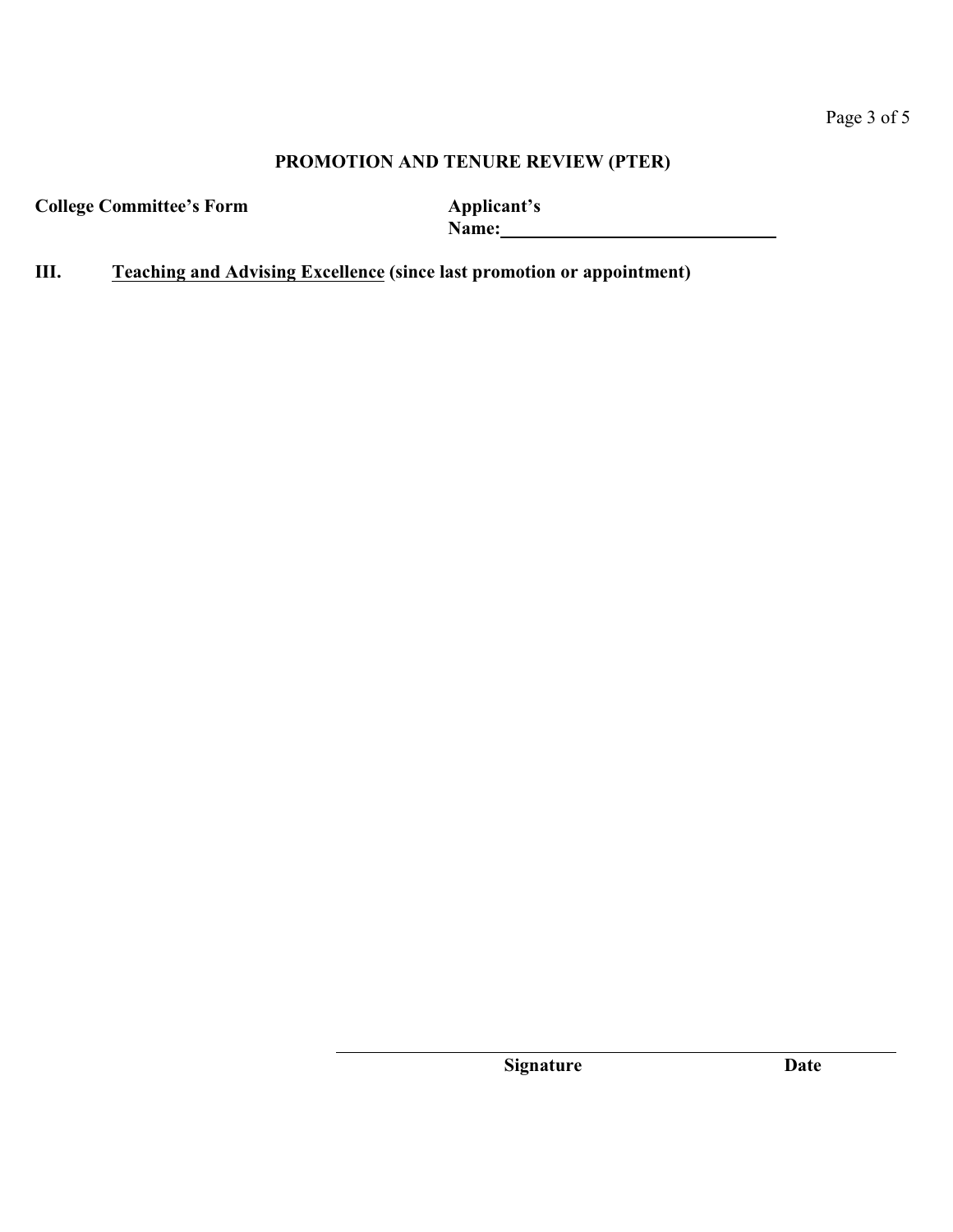**College Committee's Form Applicant's**

**Name:** 

**IV. Research, Scholarly and Creative Activities (since last promotion or appointment)** 

**Signature Date**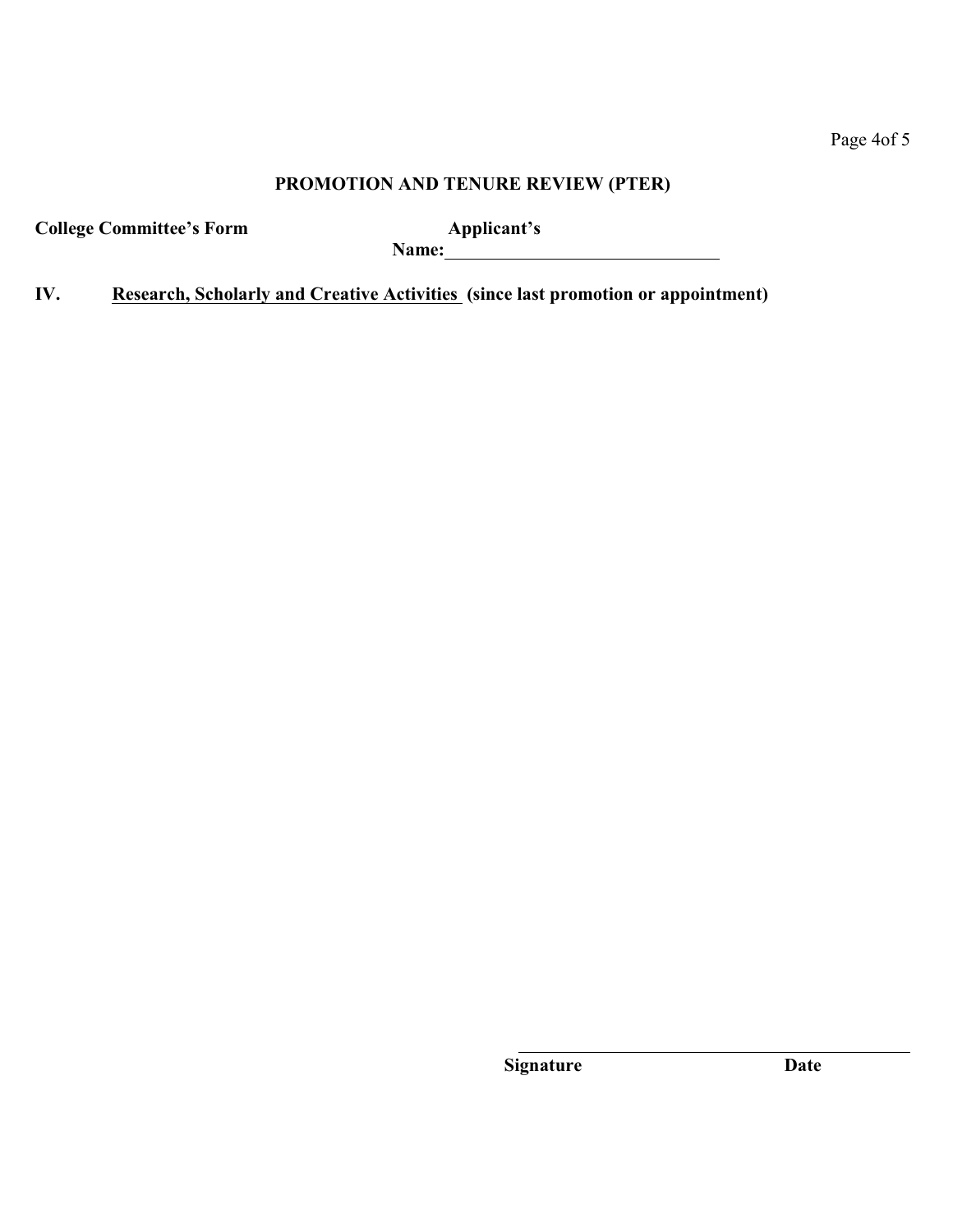# Page5 of 5

## **PROMOTION AND TENURE REVIEW (PTER)**

**College Committee's Form** 

**Name:** 

**V. Service and Professional Activities (since last promotion or appointment)** 

**Signature Date**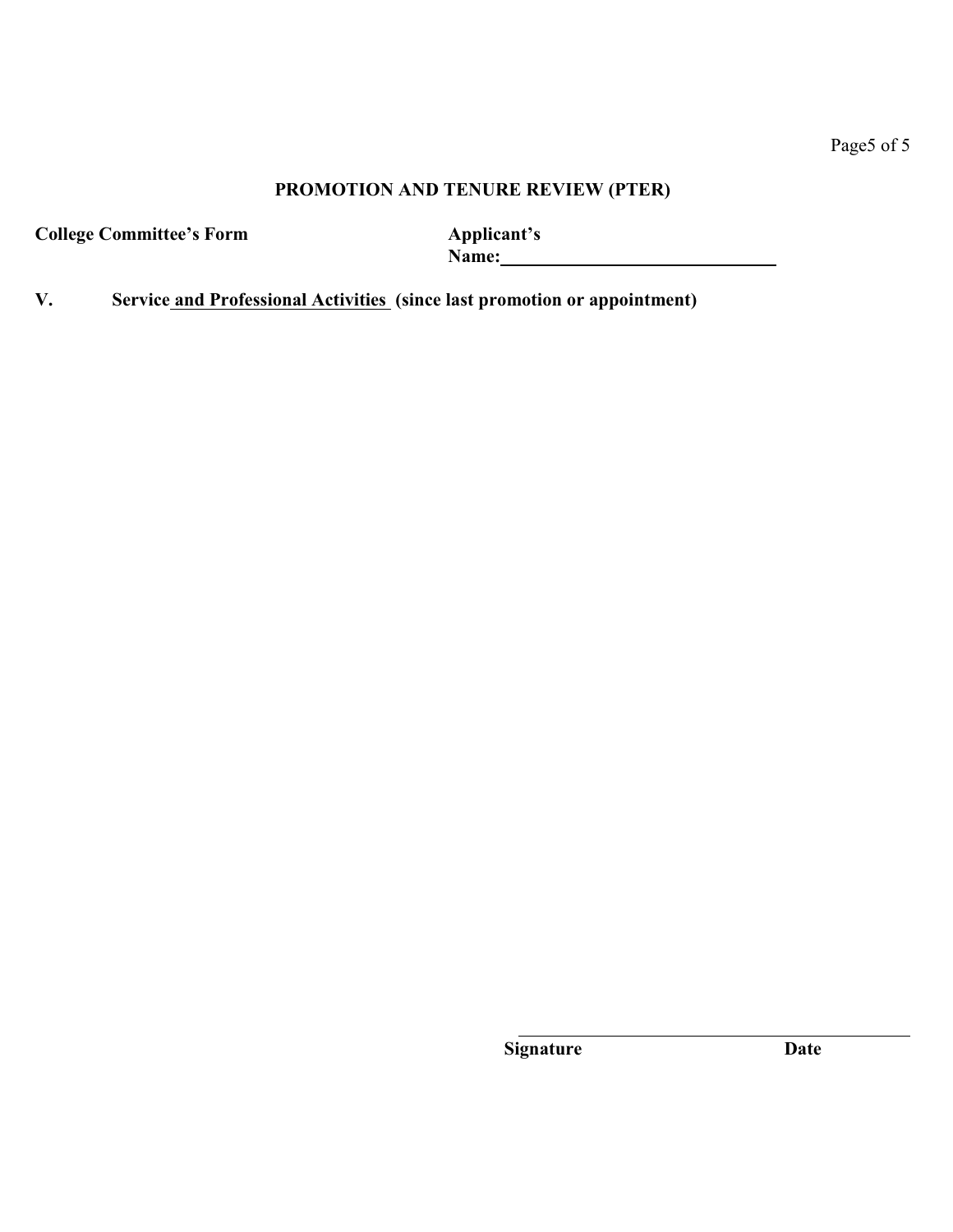## **COLLEGE COMMITTEE RECOMMENDATION SUMMARY (CRS)**

**I. Indicate the number of committee votes:**

For Against Abstained

**B. Summarize the rationale for committee's recommendation.**

**C. Summarize the minority view, if applicable.**

**Applicant's Name:**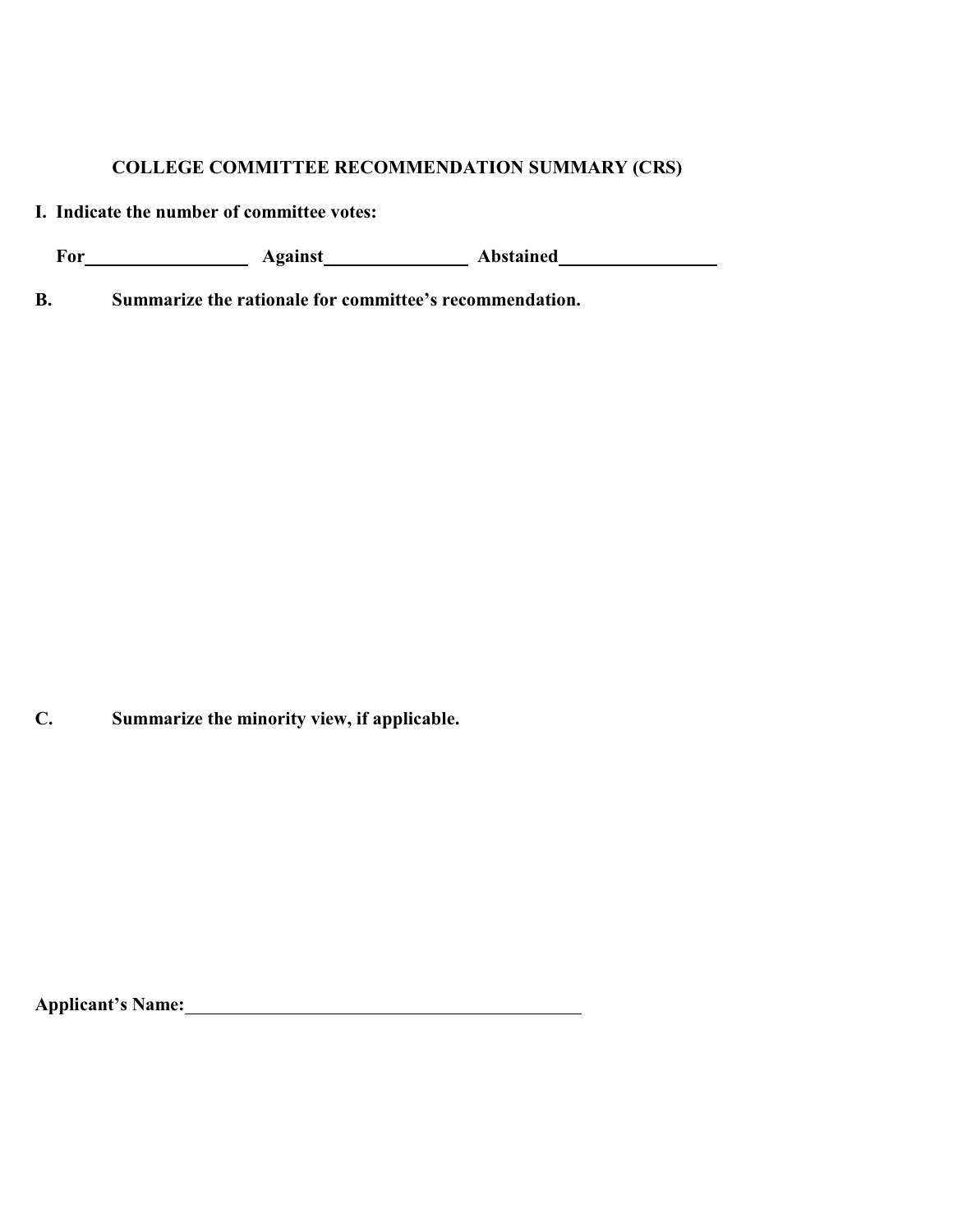## **COLLEGE PROMOTION AND TENURE COMMITTEE SIGN-OFFS**

# **\*Signature of College Committee Members**

| <b>Signature</b> | <b>Date</b> |
|------------------|-------------|
|                  |             |
| <b>Signature</b> | <b>Date</b> |
| Signature        | <b>Date</b> |
| <b>Signature</b> | <b>Date</b> |
| Signature        | <b>Date</b> |
| Signature        | <b>Date</b> |
| <b>Signature</b> | <b>Date</b> |

**\* In addition to the signature, please type the committee members' names below signature line**.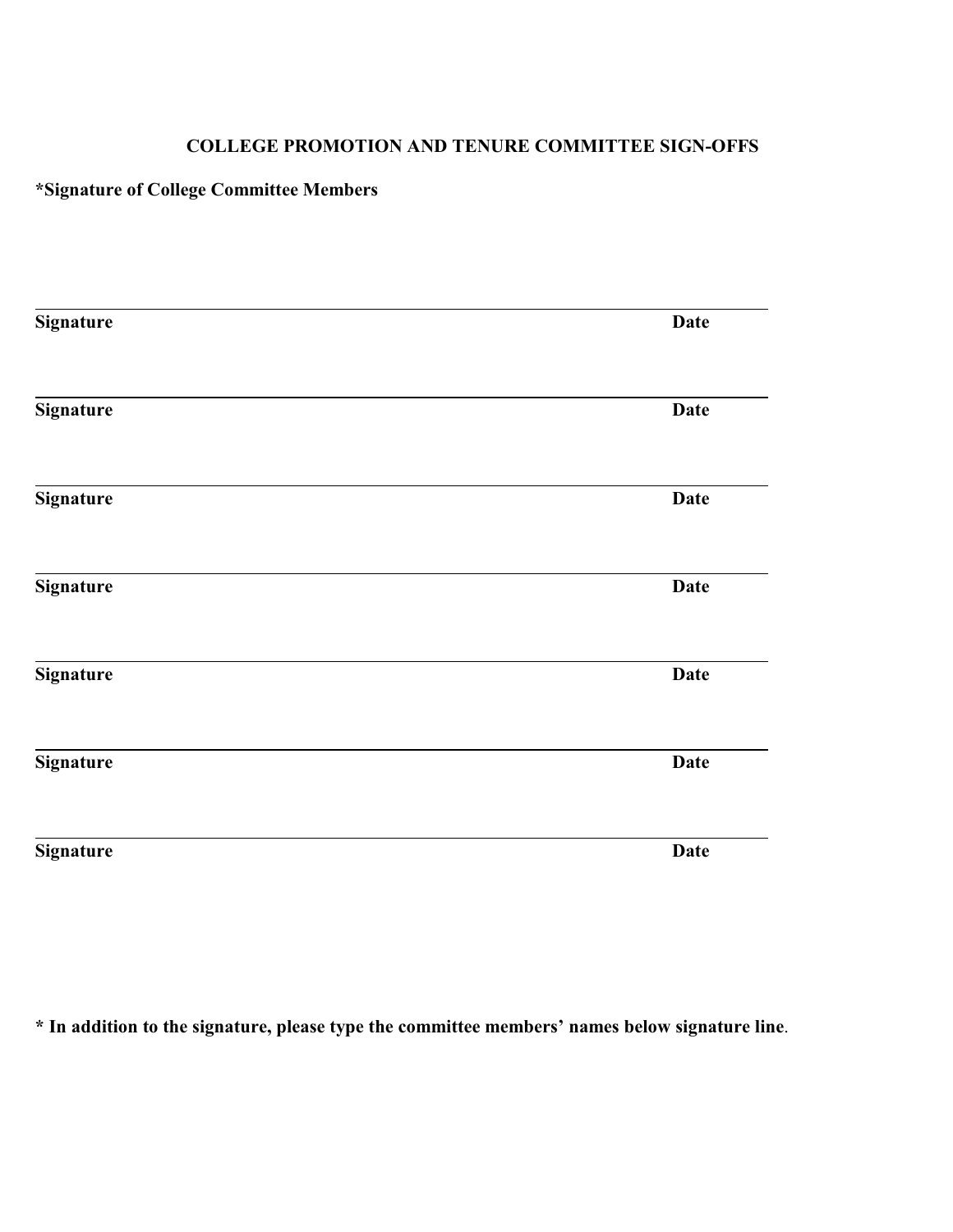# **COLLEGE COMMITTEE CHECKLIST FOR PROMOTION AND TENURE**

| Applicant                                                                                                                                         | College    |     |                |
|---------------------------------------------------------------------------------------------------------------------------------------------------|------------|-----|----------------|
| Department                                                                                                                                        | Year       |     |                |
| <b>Process and Procedures</b>                                                                                                                     | <b>Yes</b> | No. | <b>Comment</b> |
| The College Committee consisted of four to seven tenured<br>members, at the rank or greater than the rank for which<br>the candidate is applying. |            |     |                |
| The Associate or Assistant Dean chaired the committee.                                                                                            |            |     |                |
| All processes and procedures have been properly completed<br>at previous levels.                                                                  |            |     |                |

Signature: <u>contained</u> and the set of the set of the set of the set of the set of the set of the set of the set of the set of the set of the set of the set of the set of the set of the set of the set of the set of the set

**College Committee Chairperson Date**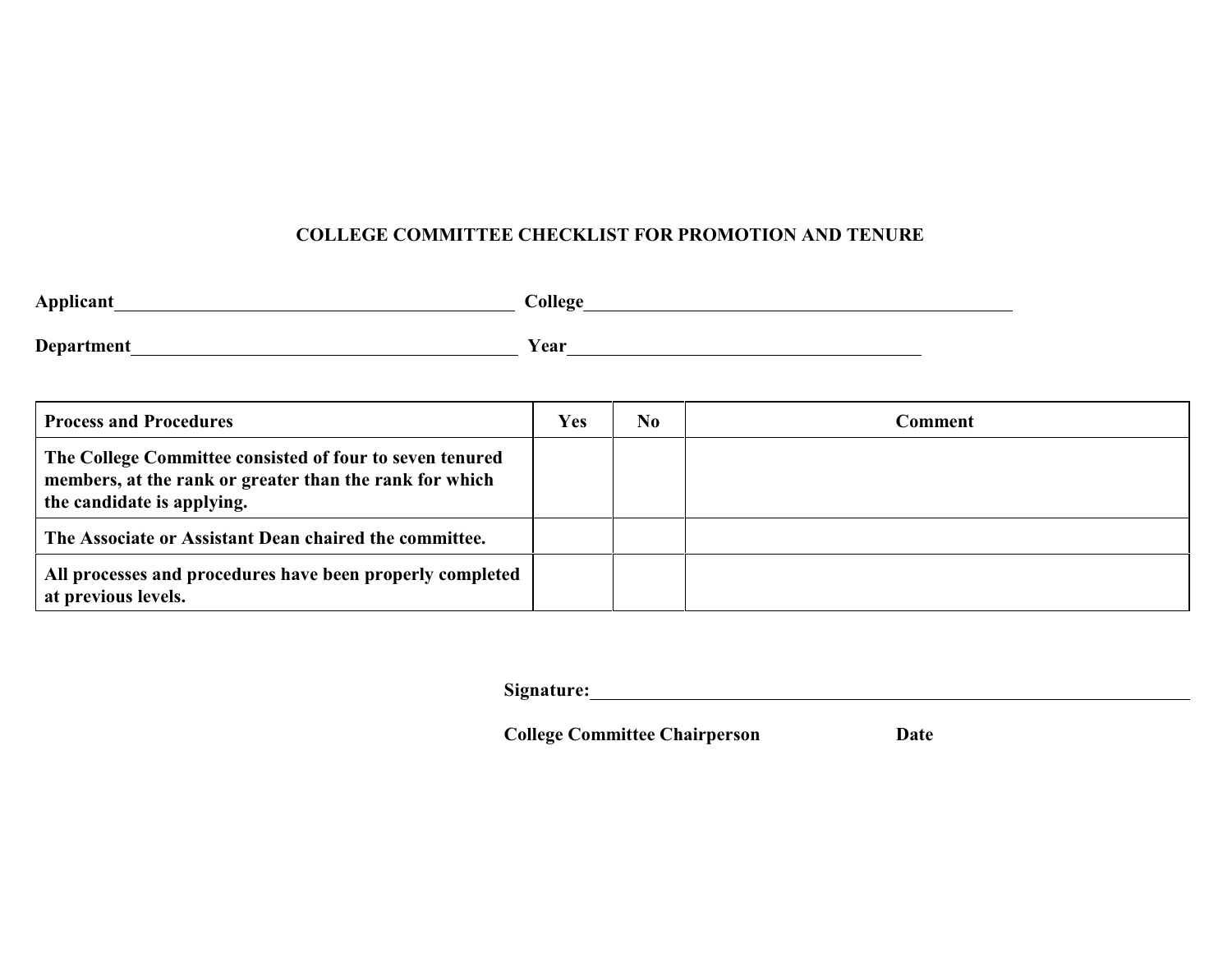**College 's Dean's Form Applicant's**

**Name:** 

**I. Professional Collegiality (since last promotion or appointment)**

**Signature Date**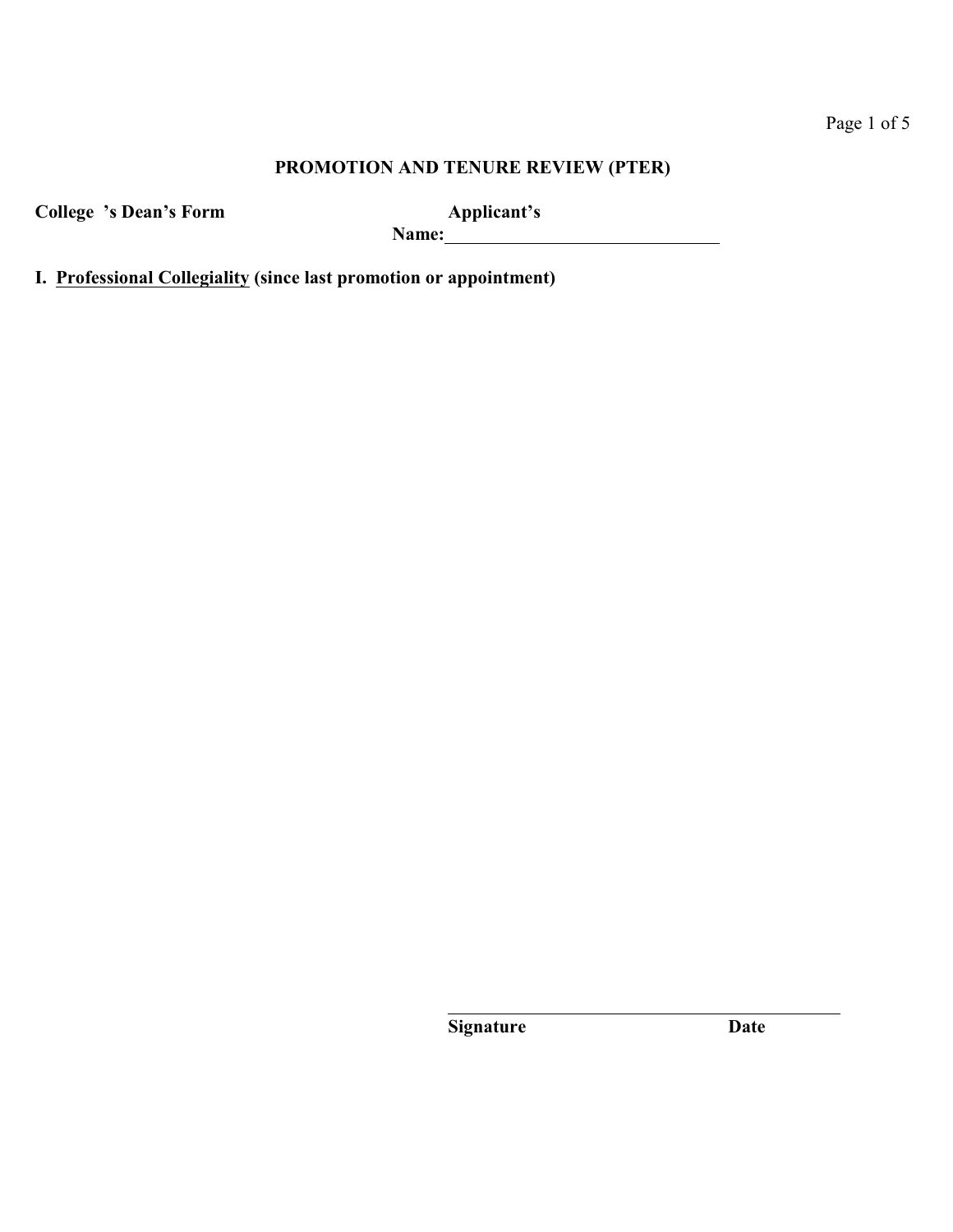**College Dean's Form Applicant's**

Name: <u>2008 - 2008 - 2008 - 2008 - 2008 - 2008 - 2008 - 2008 - 2008 - 2008 - 2008 - 2008 - 2008 - 2008 - 2008 - 2008 - 2008 - 2008 - 2008 - 2008 - 2008 - 2008 - 2008 - 2008 - 2008 - 2008 - 2008 - 2008 - 2008 - 2008 - 2008 </u>

**I. Academic Citizenship and University Service (since last promotion or appointment)**

**Signature Date**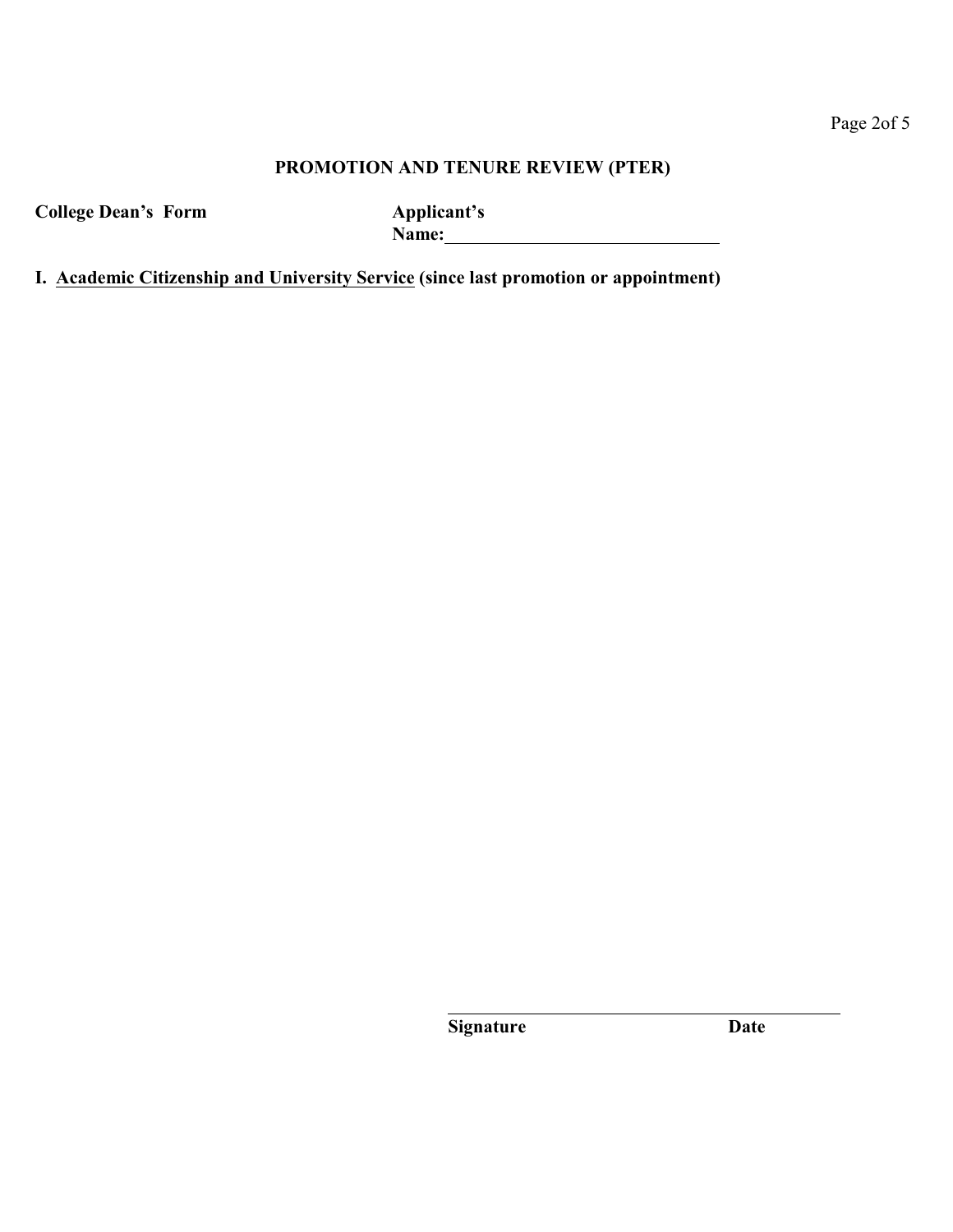Page3 of 5

# **PROMOTION AND TENURE REVIEW (PTER)**

**College Dean's Form Applicant's**

Name: <u> 1980 - Johann Barbara, martxa a</u>

**II. Teaching and Advising Excellence (since last promotion or appointment)**

**Signature Date**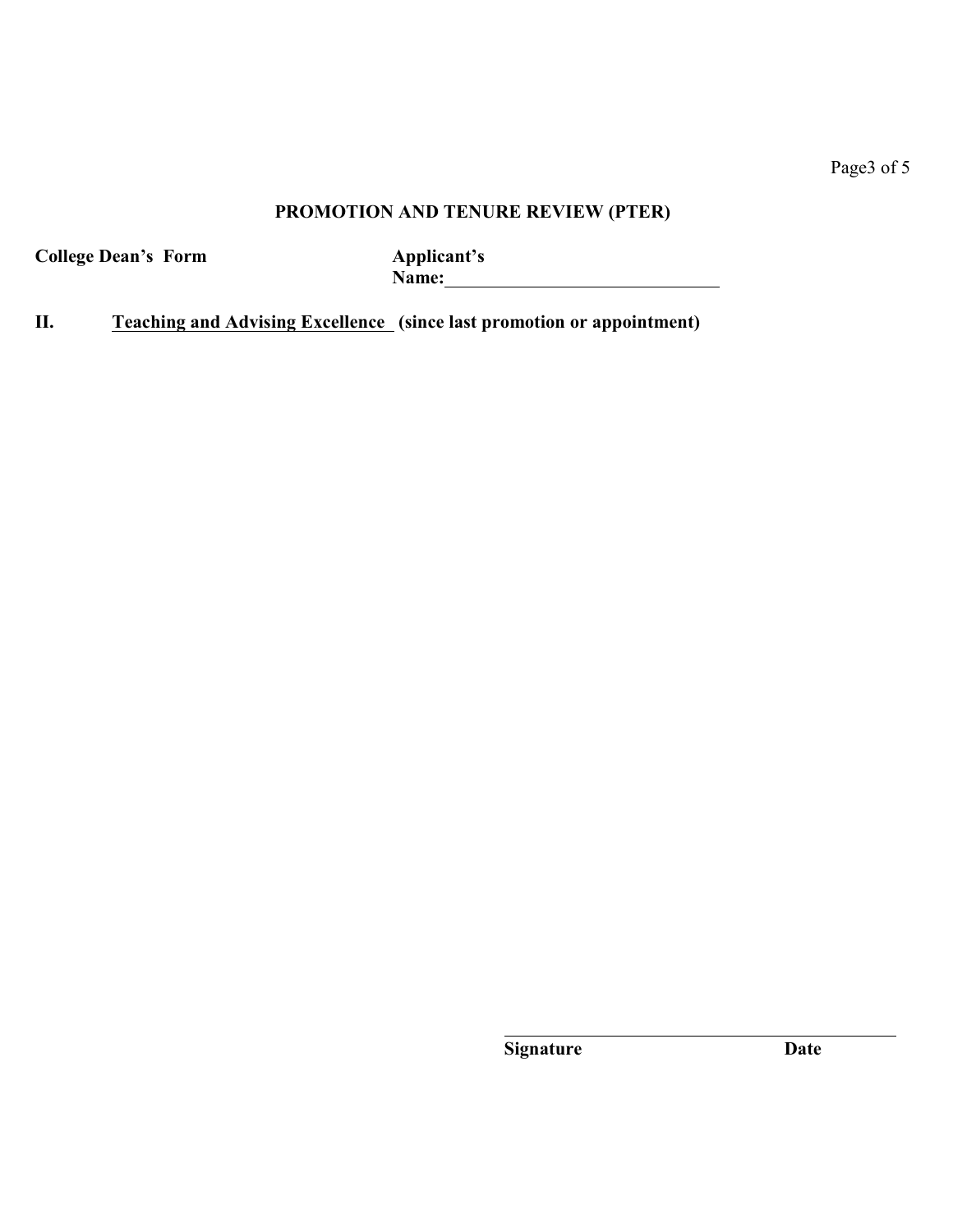Page 4 of 5

# **PROMOTION AND TENURE REVIEW (PTER)**

**College Dean's Form Applicant's**

Name: 

**III. Research, Scholarly and Creative Activities (since last promotion or appointment)**

**Signature Date**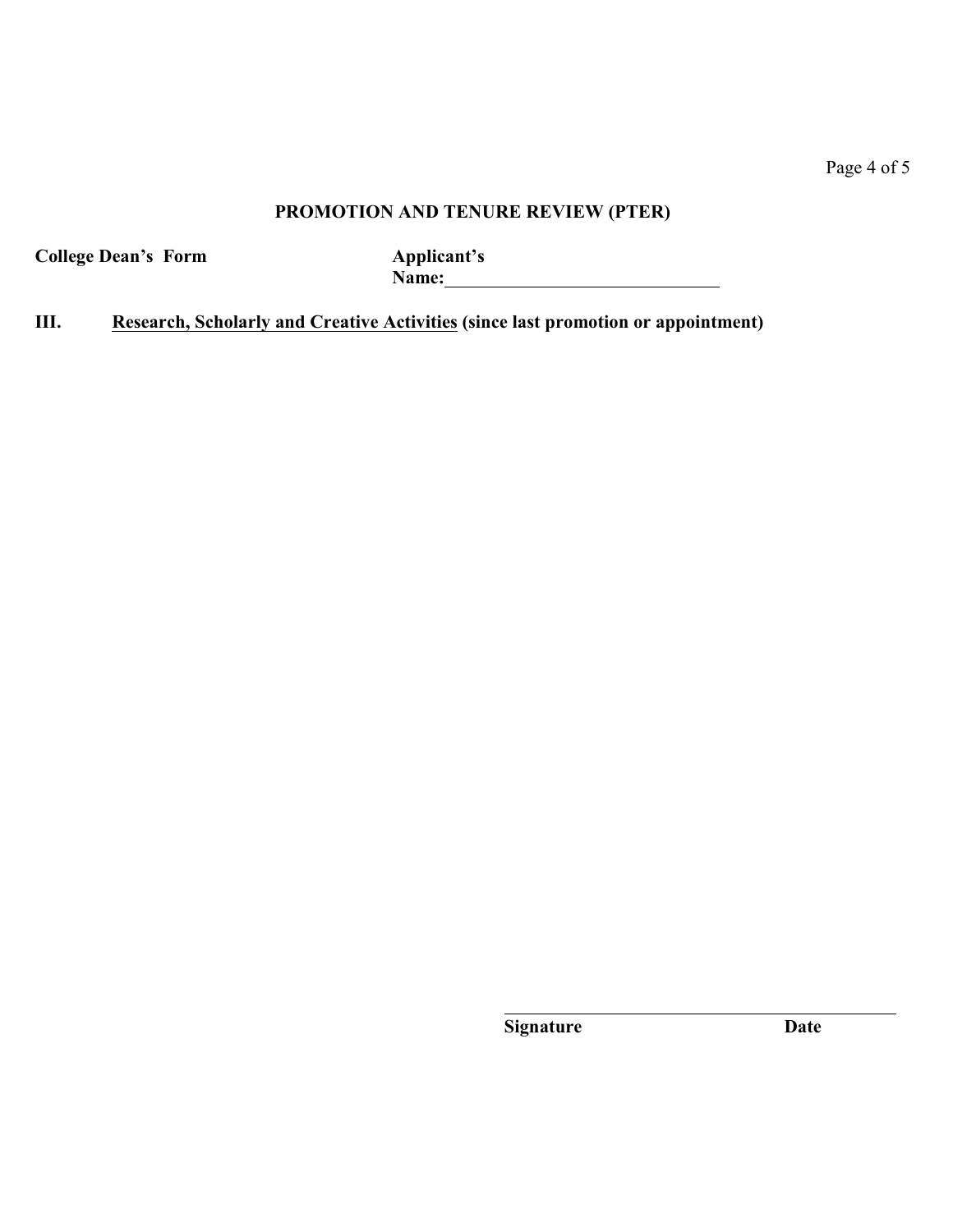**College Dean's Form Applicant's**

**Name:** <u>Name:</u> **Name: Name: Name: Name: Name: Name: Name: Name: Name: Name: Name: Name: Name: Name: Name: Name: Name: Name: Name: Name: N** 

**III. Service and Professional Activities (since last promotion or appointment)**

Signature Date

l